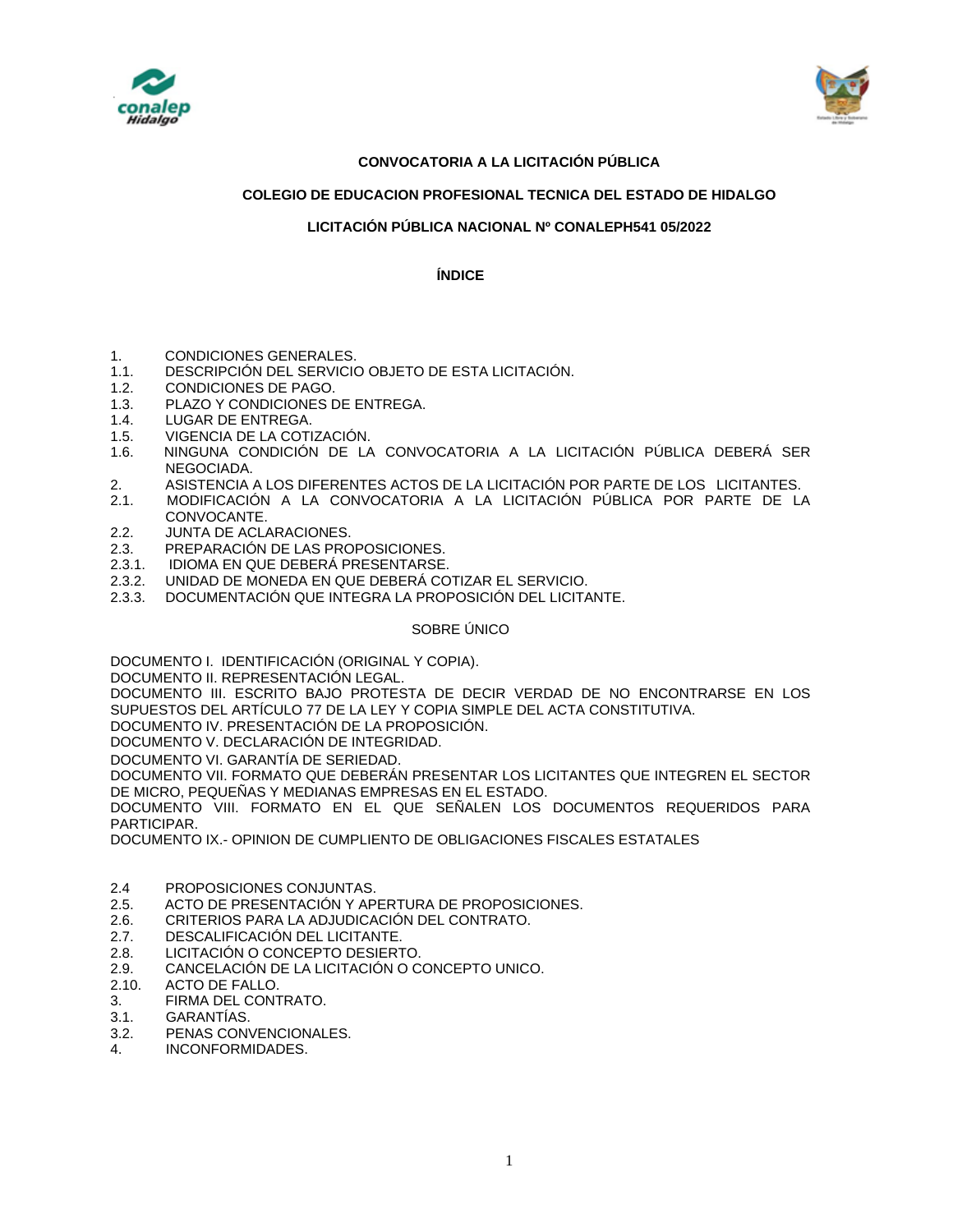



### **CONVOCATORIA A LA LICITACIÓN PÚBLICA**

## **COLEGIO DE EDUCACION PROFESIONAL TECNICA DEL ESTADO DE HIDALGO**

#### **LICITACIÓN PÚBLICA NACIONAL Nº CONALEPH541 05/2022**

# **LA PRESENTE LICITACION PÚBLICA SERÁ PRESENCIAL**

### **1. CONDICIONES GENERALES**

EN CUMPLIMIENTO A LAS DISPOSICIONES QUE ESTABLECE LA CONSTITUCIÓN POLÍTICA DEL ESTADO LIBRE Y SOBERANO DE HIDALGO EN SU ARTÍCULO 108 Y LA LEY DE ADQUISICIONES, ARRENDAMIENTOS Y SERVICIOS DEL SECTOR PÚBLICO DEL ESTADO DE HIDALGO EN SUS ARTÍCULOS 39, 40 Y 41, SU REGLAMENTO Y DEMÁS CORRELATIVOS, CONVOCA A LAS PERSONAS FÍSICAS Y MORALES CON CAPACIDAD TÉCNICA Y ECONÓMICA QUE DESEEN PARTICIPAR EN **LA LICITACIÓN PÚBLICA NACIONAL Nº CONALEPH541 05/202 ARRENDAMIENTO DE EQUIPO DE FOTOCOPIADO**, CON DISPONIBILIDAD PRESUPUESTARIA AUTORIZADA MEDIANTE OFICIO NO. **DPyE/008/2022** EMITIDO POR LA DIRECCION DE PLANEACION Y EVALUACION DEL COLEGIO DE EDUCACION PROFESIONAL TECNICA DEL ESTADO DE HIDALGO DEL EJERCICIO 2022 Y OFICIOS **SFP-CPF-01-0036/2022, SFP-CPF-01-0038/2022 y SFP-CPF-01-0091/2022,** CONFORME A LA PRESENTE CONVOCATORIA PÚBLICA.

### **1.1. DESCRIPCIÓN DEL** SERVICIO **OBJETO DE ESTA LICITACIÓN.**

EL BIEN OBJETO DE ESTA LICITACIÓN SE DESCRIBEN EN EL ANEXO Nº1 DE ESTA CONVOCATORIA A LA LICITACIÓN PÚBLICA, LAS CUALES CONFORMAN EL **CONCEPTO UNICO**.

### **1.2. CONDICIONES DE PAGO**

EL PAGO SE EFECTUARÁ LOS PRIMEROS **5** DÍAS HÁBILES (SERA DE MANERA MENSUAL), Y A SATISFACCIÓN DEL COLEGIO DE EDUCACION PROFESIONAL TECNICA DEL ESTADO DE HIDALGO. LOS PRECIOS PERMANECERÁN FIJOS Y NO HABRÁ ESCALATORIA ALGUNA.

NO HAY ANTICIPO.

# **1.3. PLAZO Y CONDICIONES DE LA PRESTACIÓN DEL SERVICIO**

EL PLAZO DE ENTREGA SERÁ DEL 01 DE ABRIL AL 31 DE DICIEMBRE DE 2022, CONTADOS A PARTIR DE LA FIRMA DEL CONTRATO CORRESPONDIENTE.

LOS GASTOS POR CONCEPTO DE FLETES, SEGUROS, MANIOBRAS DE CARGA Y DESCARGA ETC., DEBERÁN ESTAR CONSIDERADOS EN EL PRECIO UNITARIO DEL SERVICIO. EL PROVEEDOR EFECTUARÁ EL TRASLADO DEL SERVICIO POR SU EXCLUSIVA CUENTA, BAJO SU RESPONSABILIDAD DEL DAÑO QUE PUEDA SUFRIR EL MISMO DURANTE EL TRASLADO"

# **1.4. LUGAR DE LA PRESTACIÓN DEL SERVICIO.**

**SE HARÁ** EN HORARIO DE **8:30 A 15:00** HRS. DE LUNES A VIERNES.

DE ACUERDO CON EL SIGUIENTE LISTADO:

- **1. DIRECCION GENERAL** CIRCUITO EX HACIENDA DE LA CONCEPCION LOTE 17, SAN JUAN TILCUAUTLA, MPIO. SAN AGUSTIN TLAXIACA HGO. C.P 42160.
- **2. PLANTEL TIZAYUCA** UBICADO, CALLE ORIENTE 3 SUR 2 LOTE 3 CIUDAD INDUSTRIAL TIZAYUCA HGO., C.P. 43800**;**
- **3. PLANTEL PACHUCA II** UBICADO EN AV. PRINCIPAL S/N FRACC. LOMAS NUEVA AIROSA PACHUCA, C.P. 42083;
- **4. PLANTEL PACHUCA I** UBICADO EN PARQUE INDUSTRIAL CANACINTRA S/N, COLONIA CHACON, C.P. 42083, MINERAL DE LA REFORMA, HGO;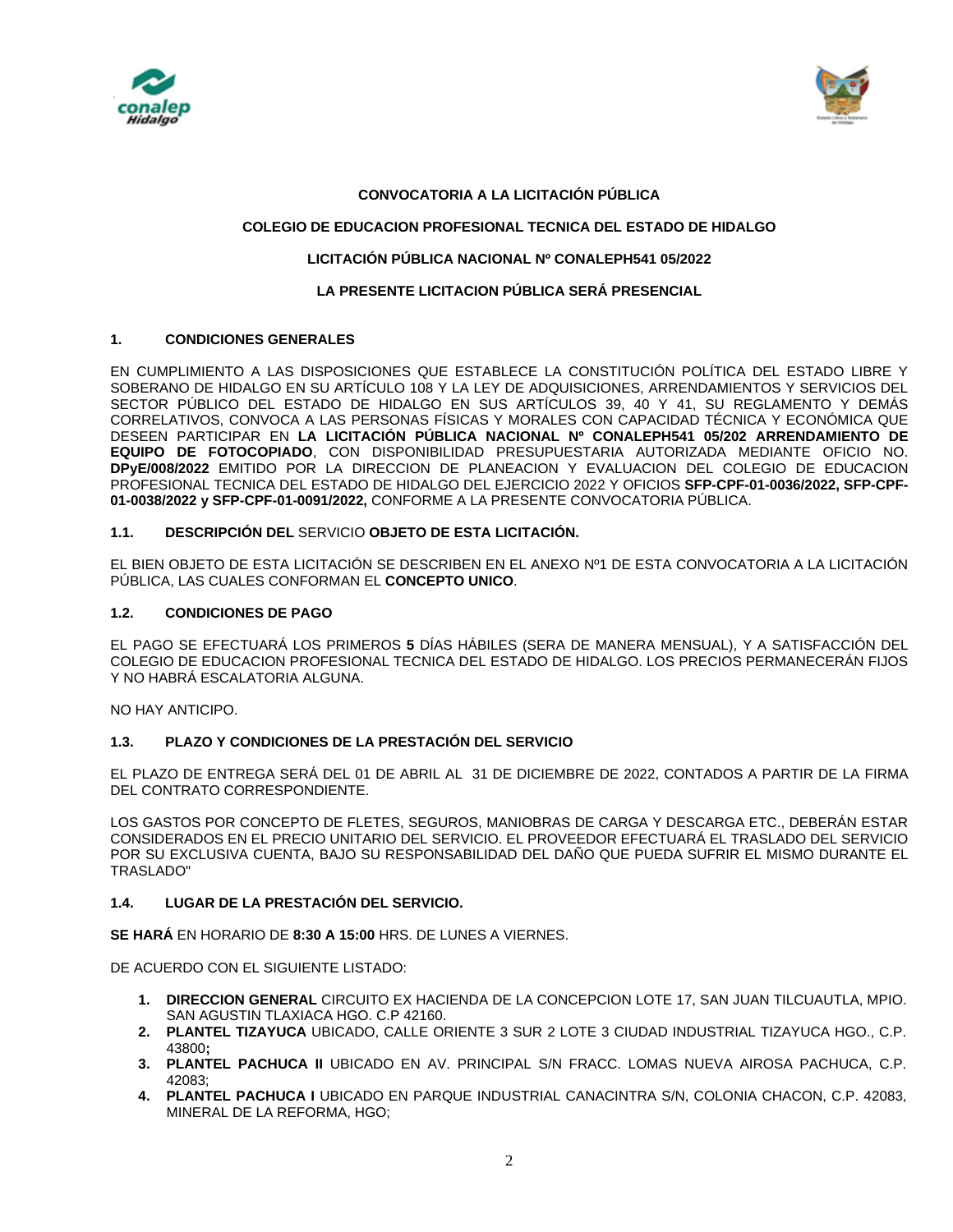



- **5. PLANTEL VILLA DE TEZONTEPEC** UBICADO EN AV. JUAN ESCUTIA S/N, C.P. 43880, VILLA DE TEZONTEPEC, HGO.
- **6. PLANTEL TULANCINGO** UBICADO EN, CARR. TULANCINGO-ACATLÁN KM. 4.5 COL JALTEPEC C.P. 43700, TULANCINGO, HGO**;**
- **7. PLANTEL TEPEJI DEL RIO** UBICADO EN AUTOPISTA MÉXICO-QUERÉTARO KM. 72 COL. NOXTONGO TEPEJI DEL RIO, HGO. C.P 42850**;**

### **1.5. VIGENCIA DE LA COTIZACIÓN.**

LA VIGENCIA DE LA COTIZACIÓN ES COMO MÍNIMO DE 30 DÍAS HÁBILES. LOS LICITANTES DEBERAN APEGARSE ESTRICTAMENTE A LAS CONDICIONES ESTABLECIDAS EN LOS PUNTOS 1.2, 1.3, 1.4 Y 1.5.

### **1.6 NINGUNA CONDICIÓN DE LA CONVOCATORIA A LA LICITACIÓN PÚBLICA DEBERÁ SER NEGOCIADA.**

LAS CONDICIONES CONTENIDAS EN LA CONVOCATORIA A LA LICITACIÓN Y EN LAS PROPOSICIONES PRESENTADAS POR LOS LICITANTES NO PODRÁN SER NEGOCIADAS.

#### **2. ASISTENCIA A LOS DIFERENTES ACTOS DE LA LICITACIÓN POR PARTE DE LOS LICITANTES.**

LA PRESENTE LICITACIÓN PÚBLICA SERÁ PRESENCIAL.

PREVIO AL ACTO DE PRESENTACIÓN Y APERTURA DE PROPOSICIONES, EL CONVOCANTE PODRÁ EFECTUAR EL REGISTRO DE PARTICIPANTES.

LA O LAS JUNTAS DE ACLARACIONES, EL ACTO DE PRESENTACIÓN Y APERTURA DE PROPOSICIONES Y EL ACTO DE FALLO, SE REALIZARÁN DE MANERA PRESENCIAL, A LOS CUALES PODRÁN ASISTIR LOS LICITANTES, SIN PERJUICIO DE QUE EL FALLO PUEDA NOTIFICARSE POR ESCRITO CONFORME A LO DISPUESTO POR EL ARTÍCULO 50 DE LA LEY.

A LOS ACTOS DEL PROCEDIMIENTO DE LICITACIÓN PÚBLICA PODRÁ ASISTIR CUALQUIER PERSONA EN CALIDAD DE OBSERVADOR, BAJO LA CONDICIÓN DE REGISTRAR SU ASISTENCIA Y ABSTENERSE DE INTERVENIR EN CUALQUIER FORMA EN LOS MISMOS, POR LO QUE NO FIRMARÁN NINGÚN DOCUMENTO QUE TENGA RELACIÓN CON EL ACTO AL QUE ASISTAN, DE ACUERDO A LO ESTABLECIDO EN EL ARTÍCULO 33 DE LA LEY.

DURANTE LOS ACTOS DE LA JUNTA DE ACLARACIONES, PRESENTACIÓN Y APERTURA DE PROPOSICIONES, Y FALLO, ÚNICAMENTE SE PERMITIRÁ EL ACCESO A LOS MISMOS A UN SÓLO REPRESENTANTE POR EMPRESA.

DURANTE EL DESARROLLO DE LA LICITACIÓN, LOS LICITANTES NO PODRÁN TENER CONTACTO CON LAS ÁREAS EVALUADORAS DEL SERVICIO.

LAS ACTAS DE LAS JUNTAS DE ACLARACIONES, DEL ACTO DE PRESENTACIÓN Y APERTURA DE PROPOSICIONES, Y DE LA JUNTA PÚBLICA EN LA QUE SE DÉ A CONOCER EL FALLO SERÁN FIRMADAS POR LOS LICITANTES QUE HUBIERAN ASISTIDO, SIN QUE LA FALTA DE FIRMA DE ALGUNO DE ELLOS RESTE VALIDEZ O EFECTOS A LAS MISMAS, DE LAS CUALES SE PODRÁ ENTREGAR UNA COPIA A DICHOS ASISTENTES Y AL FINALIZAR CADA ACTO SE FIJARÁ UN EJEMPLAR DEL ACTA CORRESPONDIENTE EN UN LUGAR VISIBLE AL QUE TENDRÁ ACCESO EL PÚBLICO, EN EL DOMICILIO DEL ÁREA RESPONSABLE DEL PROCEDIMIENTO DE CONTRATACIÓN, POR UN TÉRMINO NO MENOR DE CINCO DÍAS HÁBILES.

ASIMISMO, SE DIFUNDIRÁ UN EJEMPLAR DE DICHAS ACTAS EN LA PÁGINA DE INTERNET DE ESTA CONVOCANTE. DICHO PROCEDIMIENTO SUSTITUIRÁ A LA NOTIFICACIÓN PERSONAL.

#### **2.1. MODIFICACIÓN DE LA CONVOCATORIA A LA LICITACIÓN PÚBLICA POR PARTE DE LA CONVOCANTE.**

EL **COLEGIO DE EDUCACION PROFESIONAL TECNICA DEL ESTADO DE HIDALGO** SIEMPRE QUE ELLO NO TENGA POR OBJETO LIMITAR EL NÚMERO DE LICITANTES, PODRÁ MODIFICAR ASPECTOS ESTABLECIDOS EN LA CONVOCATORIA, A PARTIR DE LA FECHA EN QUE SEA PUBLICADA Y HASTA, INCLUSIVE, EL QUINTO DÍA HÁBIL PREVIO AL ACTO DE PRESENTACIÓN Y APERTURA DE PROPOSICIONES, RECORRIÉNDOSE LOS DEMÁS PLAZOS, DICHAS MODIFICACIONES SE DIFUNDIRÁN EN LA PÁGINA DE INTERNET: www.conalephidalgo.edu.mx A MÁS TARDAR EN LA JUNTA DE ACLARACIONES.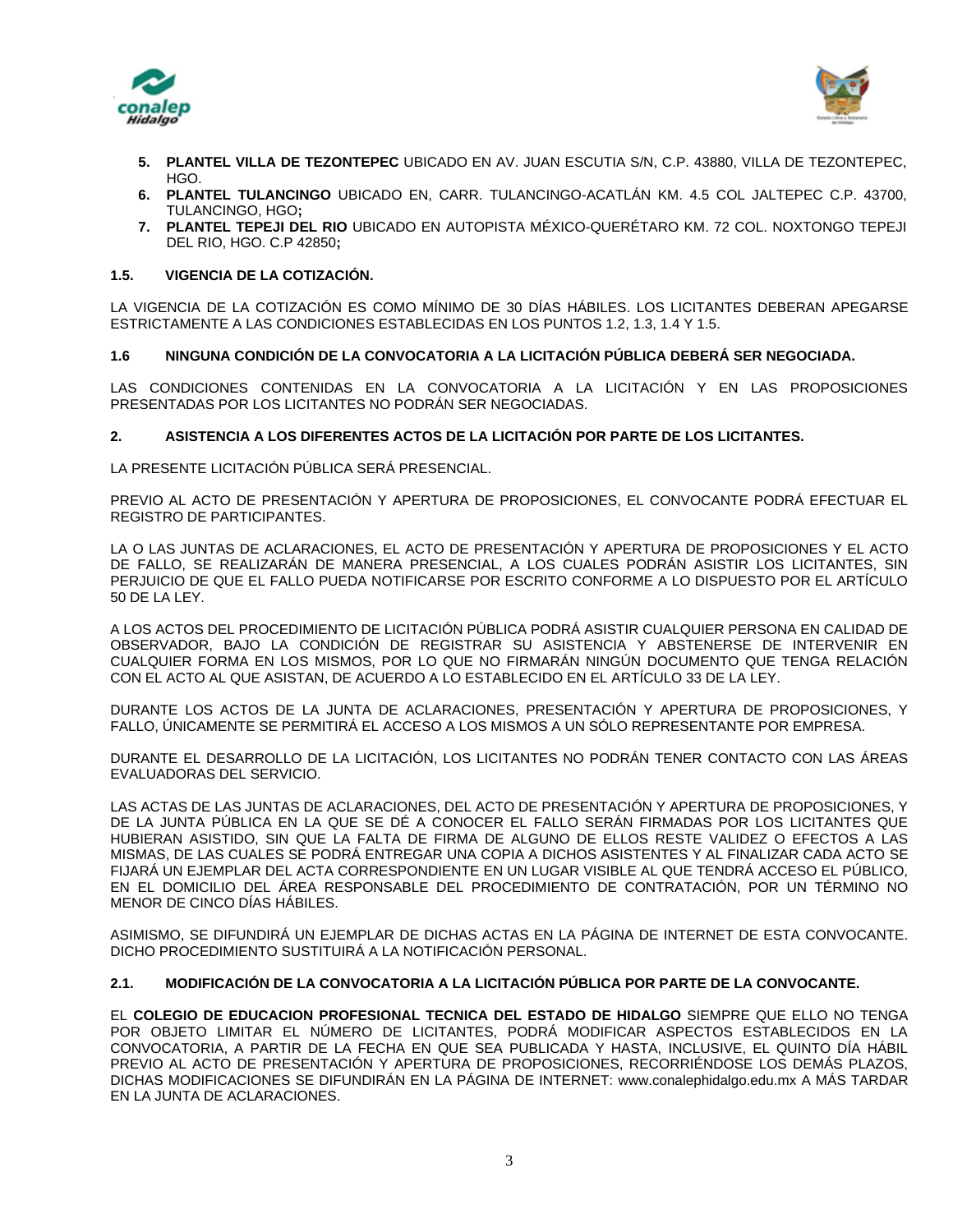



LAS MODIFICACIONES QUE SE MENCIONAN EN EL PÁRRAFO ANTERIOR, EN NINGÚN CASO PODRÁN CONSISTIR EN LA SUSTITUCIÓN DE LOS SERVICIOS CONVOCADOS ORIGINALMENTE, EN LA ADICIÓN DE OTROS DE DISTINTOS RUBROS O EN LA VARIACIÓN SIGNIFICATIVA DE SUS CARACTERÍSTICAS. CUALQUIER MODIFICACIÓN A LA CONVOCATORIA A LA LICITACIÓN PÚBLICA, INCLUYENDO LAS QUE RESULTEN DE LA JUNTA DE ACLARACIONES, FORMARÁ PARTE DE LA MISMA Y DEBERÁ SER CONSIDERADA POR LOS LICITANTES EN LA ELABORACIÓN DE SU PROPOSICIÓN.

# **2.2 JUNTA DE ACLARACIONES.**

LA JUNTA DE ACLARACIONES SE LLEVARÁ A CABO EL DÍA **18 DE MARZO** DE 2022, A LAS **13:00 HORAS**, EN LA SALA DE JUNTAS, UBICADA EN CIRCUITO EX HACIENDA DE LA CONCEPCIÓN LOTE 17, SAN JUAN TILCUAUTLA MUNICIPIO DE SAN AGUSTÍN TLAXIACA, HIDALGO.

LA ASISTENCIA A LA JUNTA DE ACLARACIONES ES OPTATIVA PARA LOS LICITANTES.

EL ACTO SERÁ PRESIDIDO POR EL PRESIDENTE DEL COMITÉ, QUIÉN SERÁ ASISTIDO POR UN REPRESENTANTE DEL ÁREA TÉCNICA O USUARIA DE LOS SERVICIOS, A FIN DE QUE SE RESUELVAN EN FORMA CLARA Y PRECISA LAS DUDAS Y PLANTEAMIENTOS DE LOS LICITANTES RELACIONADOS CON LOS ASPECTOS CONTENIDOS EN LA CONVOCATORIA.

LAS PERSONAS QUE PRETENDAN SOLICITAR ACLARACIONES A LOS ASPECTOS CONTENIDOS EN LA CONVOCATORIA A LA LICITACIÓN PÚBLICA DEBERÁN PRESENTAR UN ESCRITO, EN EL QUE EXPRESEN SU INTERÉS EN PARTICIPAR EN LA LICITACIÓN, POR SÍ O EN REPRESENTACIÓN DE UN TERCERO, MANIFESTANDO EN TODOS LOS CASOS LOS SIGUIENTES DATOS:

A) **DEL LICITANTE**: REGISTRO FEDERAL DE CONTRIBUYENTES, NOMBRE Y DOMICILIO, ASÍ COMO, EN SU CASO, DE SU APODERADO O REPRESENTANTE. TRATÁNDOSE DE PERSONAS MORALES, ADEMÁS SE SEÑALARÁ LA DESCRIPCIÓN DEL OBJETO SOCIAL DE LA EMPRESA, IDENTIFICANDO LOS DATOS DE LAS ESCRITURAS PÚBLICAS Y, DE HABERLAS, SUS REFORMAS Y MODIFICACIONES, CON LAS QUE SE ACREDITA LA EXISTENCIA LEGAL DE LAS PERSONAS MORALES, ASÍ COMO EL NOMBRE DE LOS SOCIOS; Y

B) **DEL REPRESENTANTE LEGAL DEL LICITANTE**: DATOS DE LAS ESCRITURAS PÚBLICAS EN LAS QUE LE FUERON OTORGADAS LAS FACULTADES PARA SUSCRIBIR LAS PROPUESTAS.

LAS PERSONAS QUE MANIFIESTEN SU INTERÉS EN PARTICIPAR EN LA LICITACIÓN PÚBLICA MEDIANTE EL ESCRITO A QUE SE REFIERE EL PÁRRAFO ANTERIOR, SERÁN CONSIDERADAS LICITANTES Y TENDRÁN DERECHO A FORMULAR SOLICITUDES DE ACLARACIÓN EN RELACIÓN CON LA CONVOCATORIA A LA LICITACIÓN PÚBLICA.

**LAS SOLICITUDES DE ACLARACIÓN PODRÁN ENTREGARLAS PERSONALMENTE ANTES DE LA FECHA Y HORA EN QUE SE VAYA A REALIZAR LA JUNTA DE ACLARACIONES O EN EL MISMO ACTO EN (MEDIO MAGNÉTICO EN FORMATO WORD) O MEDIANTE CORREO ELECTRONICO (yramirez.admopd@hgo.conalep.edu.mx). CUANDO EL ESCRITO SE PRESENTE FUERA DEL PLAZO, EL LICITANTE SÓLO TENDRÁ DERECHO A FORMULAR PREGUNTAS SOBRE LAS RESPUESTAS QUE DÉ LA CONVOCANTE EN LA MENCIONADA JUNTA.**

SI EL ESCRITO SEÑALADO NO SE PRESENTA, SE PERMITIRÁ EL ACCESO A LA JUNTA DE ACLARACIONES A LA PERSONA QUE LO SOLICITE, EN CALIDAD DE OBSERVADOR EN TÉRMINOS DEL ÚLTIMO PÁRRAFO DEL ARTÍCULO 33 DE LA LEY.

LAS SOLICITUDES DE ACLARACIÓN DEBERÁN PLANTEARSE DE MANERA CONCISA Y ESTAR DIRECTAMENTE VINCULADAS CON LOS PUNTOS CONTENIDOS EN LA CONVOCATORIA A LA LICITACIÓN PÚBLICA, INDICANDO EL NUMERAL O PUNTO ESPECÍFICO CON EL CUAL SE RELACIONA. LAS SOLICITUDES QUE NO CUMPLAN CON LOS REQUISITOS SEÑALADOS, PODRÁN SER DESECHADAS POR LA CONVOCANTE.

SE PODRÁ ACOMPAÑAR A LA SOLICITUD DE ACLARACIÓN CORRESPONDIENTE UNA VERSIÓN ELECTRÓNICA DE LA MISMA QUE PERMITA A LA CONVOCANTE SU CLASIFICACIÓN E INTEGRACIÓN POR TEMAS PARA FACILITAR SU RESPUESTA EN LA JUNTA DE ACLARACIONES DE QUE SE TRATE. CUANDO LA VERSIÓN ELECTRÓNICA ESTÉ CONTENIDA EN UN MEDIO FÍSICO, ÉSTE LE SERÁ DEVUELTO AL LICITANTE EN LA JUNTA DE ACLARACIONES RESPECTIVA.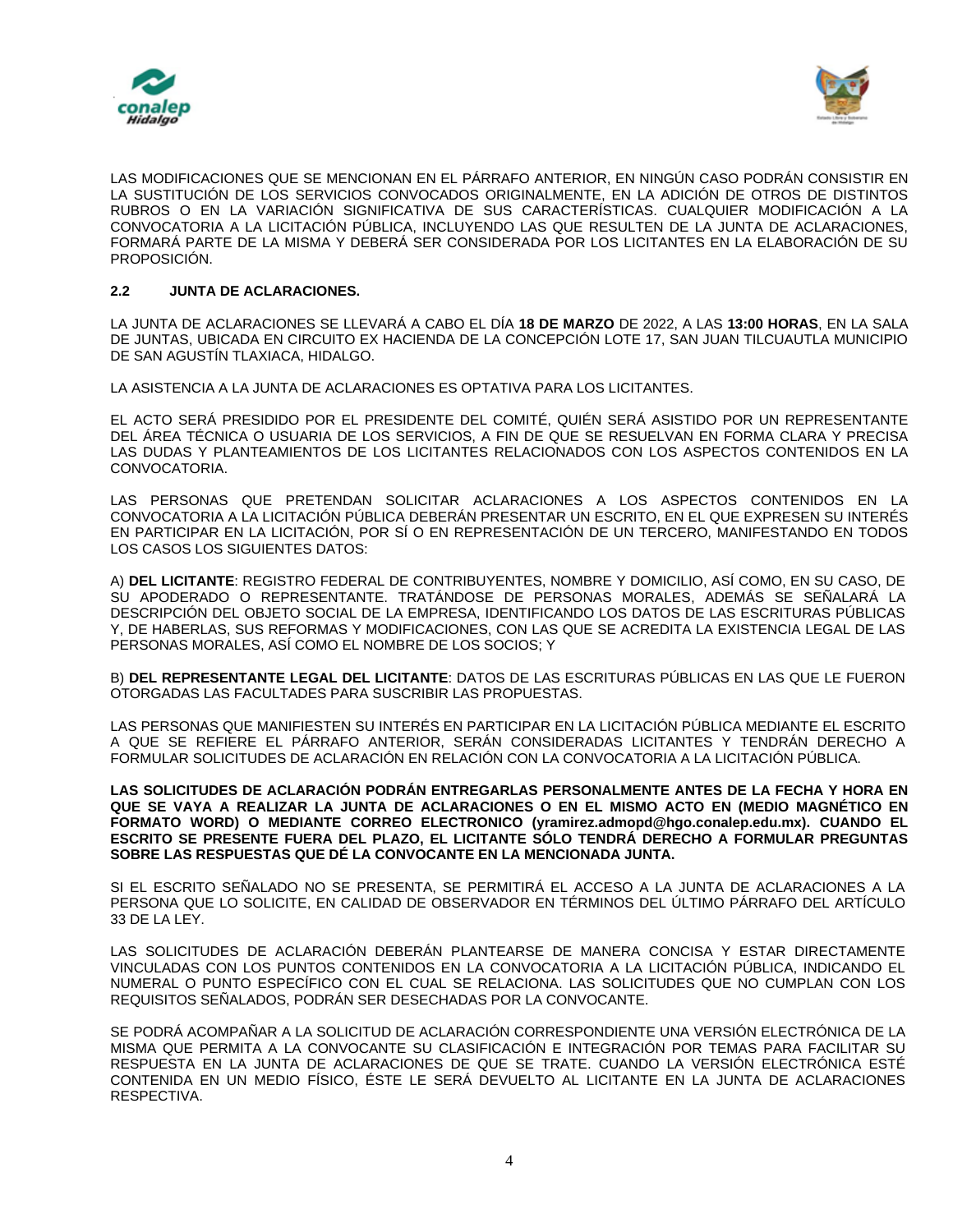



SE TOMARÁ COMO HORA DE RECEPCIÓN DE LAS SOLICITUDES DE ACLARACIÓN DEL LICITANTE, LA QUE INDIQUE EL SELLO DE SU RECEPCIÓN.

LA JUNTA DE ACLARACIONES, SE LLEVARÁ A CABO CONFORME A LO SIGUIENTE:

EN LA FECHA Y HORA ESTABLECIDA PARA LA PRIMERA JUNTA DE ACLARACIONES, EL PRESIDENTE DEL COMITÉ PROCEDERÁ A DAR CONTESTACIÓN A LAS SOLICITUDES DE ACLARACIÓN, MENCIONANDO EL NOMBRE DEL O LOS LICITANTES QUE LAS PRESENTARON. LA CONVOCANTE PODRÁ OPTAR POR DAR CONTESTACIÓN A DICHAS SOLICITUDES DE MANERA INDIVIDUAL O DE MANERA CONJUNTA TRATÁNDOSE DE AQUÉLLAS QUE HUBIERA AGRUPADO POR CORRESPONDER A UN MISMO PUNTO O APARTADO DE LA CONVOCATORIA.

EL PRESIDENTE DEL COMITÉ PODRÁ SUSPENDER LA SESIÓN, EN RAZÓN DEL NÚMERO DE SOLICITUDES DE ACLARACIÓN RECIBIDAS O DEL TIEMPO QUE SE EMPLEARÍA EN DARLES CONTESTACIÓN, INFORMANDO A LOS LICITANTES LA HORA Y, EN SU CASO, FECHA O LUGAR, EN QUE SE CONTINUARÁ CON LA JUNTA DE ACLARACIONES.

UNA VEZ QUE LA CONVOCANTE TERMINE DE DAR RESPUESTA A LAS SOLICITUDES DE ACLARACIÓN, SE DARÁ INMEDIATAMENTE OPORTUNIDAD A LOS LICITANTES PARA QUE, EN EL MISMO ORDEN DE LOS PUNTOS O APARTADOS DE LA CONVOCATORIA A LA LICITACIÓN PÚBLICA EN QUE SE DIO RESPUESTA, FORMULEN LAS PREGUNTAS QUE ESTIMEN PERTINENTES EN RELACIÓN CON LAS RESPUESTAS RECIBIDAS. EL PRESIDENTE DEL COMITÉ, ATENDIENDO AL NÚMERO DE PREGUNTAS, INFORMARÁ A LOS LICITANTES SI ÉSTAS SERÁN CONTESTADAS EN ESE MOMENTO O SI SE SUSPENDE LA SESIÓN PARA REANUDARLA EN HORA O FECHA POSTERIOR.

SE LEVANTARÁ ACTA EN LA QUE SE HARÁN CONSTAR LOS CUESTIONAMIENTOS FORMULADOS POR LOS INTERESADOS Y LAS RESPUESTAS DE LA CONVOCANTE.

NO HABRÁ TOLERANCIA PARA EL INICIO DEL ACTO DE ACLARACIONES, EL RECINTO SE CERRARÁ A LA HORA INDICADA Y NO SE ACEPTARÁN MÁS ASISTENTES.

NOTA: EN LA JUNTA DE ACLARACIONES LA CONVOCANTE DEBERÁ PRESENTAR COPIA DE LAS PUBLICACIONES EN EL PERIÓDICO OFICIAL DEL ESTADO Y EN LA PÁGINA WEB INSTITUCIONAL DE LA CONVOCANTE.

#### **2.3. PREPARACIÓN DE LAS PROPOSICIONES.**

#### **2.3.1. IDIOMA EN QUE DEBERÁN PRESENTARSE.**

TODOS LOS DOCUMENTOS RELACIONADOS CON EL PROCESO DE ESTA LICITACIÓN DEBERÁN REDACTARSE EN IDIOMA ESPAÑOL.

#### **2.3.2. UNIDAD DE MONEDA EN QUE DEBERÁ COTIZAR EL SERVICIO.**

EL PRECIO DEL **SERVICIO** QUE SE COTICEN, DEBERÁ EXPRESARSE EN PESOS MEXICANOS (MONEDA NACIONAL).

### **2.3.3. DOCUMENTACIÓN QUE INTEGRA LA PROPOSICIÓN DEL LICITANTE.**

LOS LICITANTES EXCLUSIVAMENTE PODRÁN PRESENTAR SUS PROPOSICIONES EN FORMA DOCUMENTAL Y POR ESCRITO, EN SOBRE CERRADO, EN EL LUGAR DE CELEBRACIÓN DEL ACTO DE PRESENTACIÓN Y APERTURA DE PROPOSICIONES. PARA ESTA LICITACIÓN NO SE ACEPTARÁ EL USO DEL SERVICIO POSTAL O DE MENSAJERÍA.

EL LICITANTE PODRÁ PRESENTAR A SU ELECCIÓN, DENTRO O FUERA DEL SOBRE CERRADO, LA DOCUMENTACIÓN DISTINTA A LA QUE CONFORMA LA PROPUESTA TÉCNICA Y ECONÓMICA, MISMA QUE FORMA PARTE DE SU PROPOSICIÓN.

LOS LICITANTES SÓLO PODRÁN PRESENTAR UNA PROPOSICIÓN EN CADA PROCEDIMIENTO DE CONTRATACIÓN; INICIADO EL ACTO DE PRESENTACIÓN Y APERTURA DE PROPOSICIONES, LAS YA PRESENTADAS NO PODRÁN SER RETIRADAS O DEJARSE SIN EFECTO POR LOS LICITANTES, SALVO CASO FORTUITO O FUERZA MAYOR.

LAS PROPOSICIONES PRESENTADAS DEBERÁN SER FIRMADAS AUTÓGRAFAMENTE POR LOS LICITANTES O SUS APODERADOS.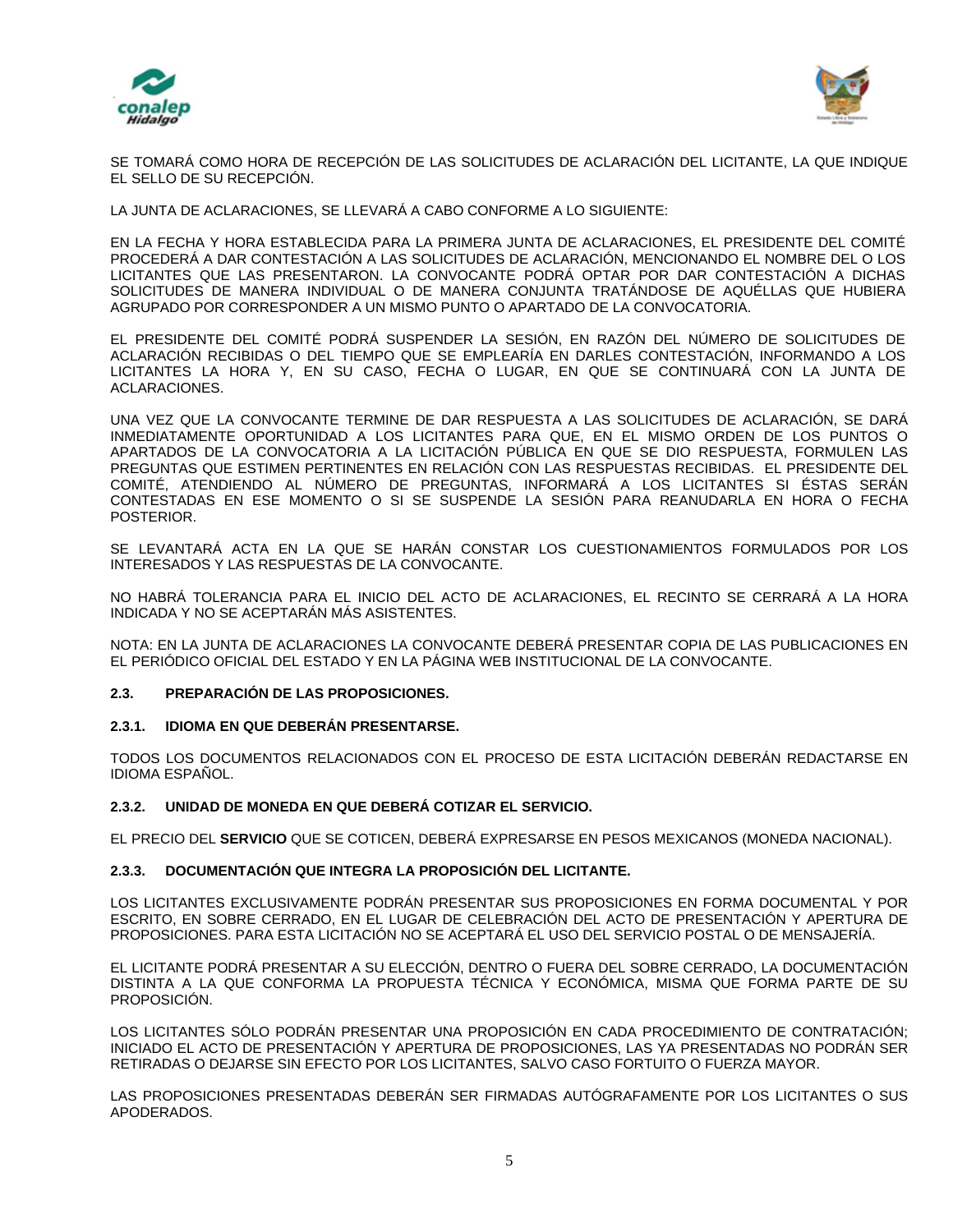



#### **TODA PERSONA PODRÁ PRESENTAR PROPOSICIONES, DEBIENDO ACREDITAR A MÁS TARDAR HASTA EL ACTO DEL FALLO, QUE CUENTA CON SU REGISTRO EN EL PADRÓN DE PROVEEDORES PARA PODER RESULTAR ADJUDICADO, ESTE DEBERÁ CONTAR CON LA CLASIFICACIÓN EN CUANTO A LA ESPECIALIDAD CORRESPONDIENTE (ARRENDAMIENTO-EQUIPO DE FOTOCOPIADO) A CONTRATAR EN DONDE LA CONVOCANTE SERA LA EXCLUSIVA RESPONSABLE DE VERIFICAR Y APLICAR LA CLASIFICACION CORRECTA DE ACUERDO AL PADRON DE PROVEEDORES VIGENTE EN EL ESTADO DE HIDALGO. SE SUGIERE QUE LAS PERSONAS QUE YA CUENTEN CON EL MENCIONADO REGISTRO, LO ANEXEN EN SU PROPUESTA.**

## **SOBRE ÚNICO**

### **DOCUMENTO I. IDENTIFICACIÓN (ORIGINAL Y COPIA).**

IDENTIFICACIÓN OFICIAL VIGENTE CON FOTOGRAFÍA DE LA PERSONA QUE ASISTA AL ACTO DE PRESENTACIÓN Y APERTURA DE PROPOSICIONES. EL DOCUMENTO ORIGINAL LE SERÁ DEVUELTO AL TÉRMINO DE LA REUNIÓN. LA IDENTIFICACIÓN PODRÁ SER ALGUNA DE LAS SIGUIENTES:

- **a)** CREDENCIAL PARA VOTAR,
- **b)** PASAPORTE,
- **c)** CARTILLA DEL SERVICIO MILITAR,
- **d)** LICENCIA VIGENTE PARA CONDUCIR VEHÍCULOS; Y/O
- **e)** CÉDULA PROFESIONAL

NOTA: NO SERÁ MOTIVO DE DESCALIFICACIÓN LA FALTA DE IDENTIFICACIÓN, DE QUIEN ENTREGUE LAS PROPOSICIONES TÉCNICAS Y ECONÓMICAS, EL CUAL SOLAMENTE PODRA PARTICIPAR DURANTE EL DESARROLLO DEL ACTO CON EL **CARÁCTER DE OBSERVADOR.**

#### **DOCUMENTO II. REPRESENTACIÓN LEGAL (ANEXO Nº 2).**

ESCRITO EN EL QUE SU FIRMANTE MANIFIESTE, BAJO PROTESTA DE DECIR VERDAD, QUE CUENTA CON FACULTADES SUFICIENTES PARA COMPROMETERSE POR SÍ O POR SU REPRESENTADA, SIN QUE RESULTE NECESARIO ACREDITAR SU PERSONALIDAD JURÍDICA, MISMO QUE CONTENDRÁ COMO MÍNIMO LOS DATOS SIGUIENTES:

1. **DEL LICITANTE**: CLAVE DEL REGISTRO FEDERAL DE CONTRIBUYENTES; NOMBRE Y DOMICILIO, ASÍ COMO, EN SU CASO, DE SU APODERADO O REPRESENTANTE. TRATÁNDOSE DE PERSONAS MORALES, ADEMÁS, DESCRIPCIÓN DEL OBJETO SOCIAL DE LA EMPRESA; NÚMERO Y FECHA DE LAS ESCRITURAS PÚBLICAS EN LAS QUE CONSTE EL ACTA CONSTITUTIVA Y, EN SU CASO, REFORMAS O MODIFICACIONES, SEÑALANDO NOMBRE, NÚMERO Y CIRCUNSCRIPCIÓN DEL NOTARIO O FEDATARIO PÚBLICO QUE LAS PROTOCOLIZÓ; ASÍ COMO FECHA Y DATOS DE SU INSCRIPCIÓN EN EL INSTITUTO DE LA FUNCIÓN REGISTRAL, Y RELACIÓN DEL NOMBRE DE LOS SOCIOS QUE APAREZCAN EN ÉSTAS; Y

2. **DEL REPRESENTANTE DEL LICITANTE**: EL NÚMERO Y FECHA DE LAS ESCRITURAS PÚBLICAS EN LAS QUE LE FUERON OTORGADAS LAS FACULTADES PARA SUSCRIBIR LA PROPOSICIÓN, SEÑALANDO NOMBRE, NÚMERO Y CIRCUNSCRIPCIÓN DEL NOTARIO O FEDATARIO PÚBLICO QUE LAS PROTOCOLIZÓ.

PREVIO A LA FIRMA DEL CONTRATO, EL LICITANTE GANADOR DEBERÁ PRESENTAR ORIGINAL O COPIA CERTIFICADA PARA SU COTEJO DE LOS DOCUMENTOS CON LOS QUE SE ACREDITE SU EXISTENCIA LEGAL Y LAS FACULTADES DE SU REPRESENTANTE PARA SUSCRIBIR EL CONTRATO CORRESPONDIENTE.

EL LICITANTE DEBERÁ PROPORCIONAR UNA DIRECCIÓN DE CORREO ELECTRÓNICO PARA NOTIFICACIONES PERSONALES.

**NOTA**: NO SERÁ MOTIVO DE DESCALIFICACIÓN LA FALTA DE ACREDITAMIENTO DE LA PERSONALIDAD DE QUIEN ENTREGUE LAS PROPOSICIONES TÉCNICAS Y ECONÓMICAS, EL CUAL SOLAMENTE PODRA PARTICIPAR DURANTE EL DESARROLLO DEL ACTO CON EL **CARÁCTER DE OBSERVADOR.**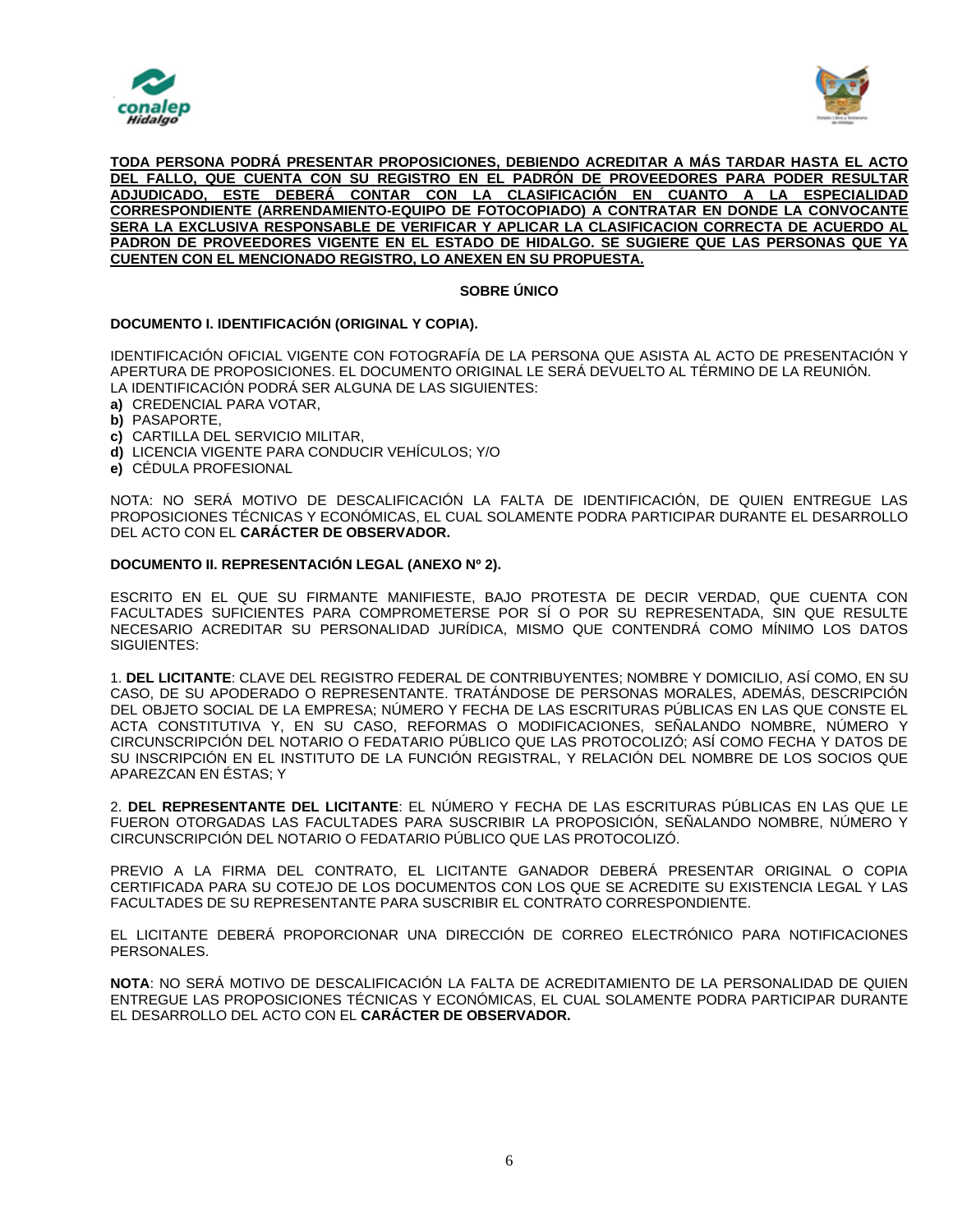



#### **DOCUMENTO III. ESCRITO BAJO PROTESTA DE DECIR VERDAD DE NO ENCONTRARSE EN LOS SUPUESTOS DEL ARTÍCULO 77 DE LA LEY DE ADQUISICIONES, ARRENDAMIENTOS Y SERVICIOS DEL SECTOR PÚBLICO DEL ESTADO DE HIDALGO Y COPIA SIMPLE DEL ACTA CONSTITUTIVA.**

DECLARACION ESCRITA DEL LICITANTE (PERSONA FÍSICA O MORAL) DONDE INDIQUE BAJO PROTESTA DE DECIR VERDAD QUE NO SE ENCUENTRA EN ALGUNO DE LOS SUPUESTOS DEL ARTÍCULO 77 DE LA LEY EN LA MATERIA, ASÍ COMO COPIA SIMPLE DE LAS ACTAS CONSTITUTIVAS, ESTATUTOS, REFORMAS O MODIFICACIONES.

### **DOCUMENTO IV. PRESENTACIÓN DE LA PROPOSICIÓN. (ANEXO NO. 1)**

LA DESCRIPCIÓN TÉCNICA DEBERÁ PRESENTARSE APEGADA A LAS ESPECIFICACIONES DEL **SERVICIO** QUE SE SEÑALA EN EL ANEXO Nº 1, CONSIDERÁNDOSE LAS MODIFICACIONES Y/O CORRECCIONES QUE SE HUBIEREN ACORDADO, EN LA JUNTA DE ACLARACIONES QUE FORMA PARTE INTEGRANTE DE LAS CONVOCATORIA A LA LICITACIÓN PÚBLICA.

#### **DEBIÉNDOSE SEÑALAR MARCA, MODELO Y OTROS DETALLES QUE IDENTIFIQUEN PLENAMENTE EL SERVICIO.**

#### **EL LICITANTE DEBERÁ MANIFESTAR POR ESCRITO EL TIEMPO QUE GARANTIZA EL SERVICIO.**

EN CASO DE PRESENTAR DESCRIPCIÓN INCOMPLETA DEL **SERVICIO,** OMISIÓN DE MARCA PROPUESTA O MODELO, CANTIDADES DIFERENTES A LAS SOLICITADAS Y EN GENERAL LA FALTA DE ALGÚN REQUISITO INCLUIDO EN ESTE DOCUMENTO O DE INFORMACIÓN CONTENIDA EN EL ANEXO NO. 1 DE LA PRESENTE CONVOCATORIA A LA LICITACIÓN PÚBLICA, SE DESECHARÁ LA PARTIDA O CONCEPTO CORRESPONDIENTE.

NO DEBERÁ PRESENTAR OPCIONES TÉCNICAS.

LA PROPOSICIÓN INCLUIRÁ LA CANTIDAD REQUERIDA, POR PARTIDA O CONCEPTO, PRECIO UNITARIO E IMPORTE. LOS DESCUENTOS ESPECIALES QUE OTORGUEN DEBERÁN ESTAR INCLUIDOS EN EL PRECIO UNITARIO DEL BIEN COTIZADO, CON EXCEPCIÓN DEL 16% DE I.V.A.

DEBERÁN OBTENER LA SUMA TOTAL DE SU OFERTA, DESGLOSANDO EL 16% DE I.V.A. E INDICANDO EL IMPORTE TOTAL CON NÚMERO Y LETRA.

LAS CONDICIONES DE PAGO, PLAZO Y CONDICIONES DE ENTREGA, LUGAR DE ENTREGA, GARANTÍA Y VIGENCIA DE LA PROPOSICIÓN DEBERÁN INCLUIRSE, APEGÁNDOSE ESTRICTAMENTE A LAS SEÑALADAS EN ESTA CONVOCATORIA A LA LICITACIÓN PÚBLICA.

### **DOCUMENTO V. DECLARACIÓN DE INTEGRIDAD (ANEXO Nº 3)**

DECLARACIÓN DE INTEGRIDAD EN LA QUE MANIFIESTE, BAJO PROTESTA DE DECIR VERDAD, QUE POR SÍ MISMO O A TRAVÉS DE INTERPÓSITA PERSONA, SE ABSTENDRÁ DE ADOPTAR CONDUCTAS PARA QUE LOS SERVIDORES PÚBLICOS DEL CONVOCANTE, INDUZCAN O ALTEREN LAS EVALUACIONES DE LAS PROPOSICIONES, EL RESULTADO DEL PROCEDIMIENTO, U OTROS ASPECTOS QUE OTORGUEN CONDICIONES MÁS VENTAJOSAS CON RELACIÓN A LOS DEMÁS PARTICIPANTES.

#### **DOCUMENTO VI. GARANTÍA DE SERIEDAD**

LA SERIEDAD DE LA FORMALIZACIÓN DE LA PROPUESTA. EL PORCENTAJE DE ESTA GARANTÍA SERÁ DEL CINCO POR CIENTO DE LA PROPOSICION DEL PROVEEDOR, CONSIDERANDO EL IVA Y SE GARANTIZARÁ MEDIANTE: **CHEQUE CERTIFICADO O DE CAJA, O FIANZA OTORGADA POR UNA INSTITUCIÓN AUTORIZADA, A NOMBRE DEL COLEGIO DE EDUCACIÓN PROFESIONAL TECNICA DEL ESTADO DE HIDALGO.**

**DICHA GARANTIA DEBERA SER DEVUELTA AL SEXTO DIA POSTERIOR AL FALLO EN EL SUPUESTO DE NO HABER INCONFORMIDAD PRESENTADA POR ALGUN PROVEEDOR.**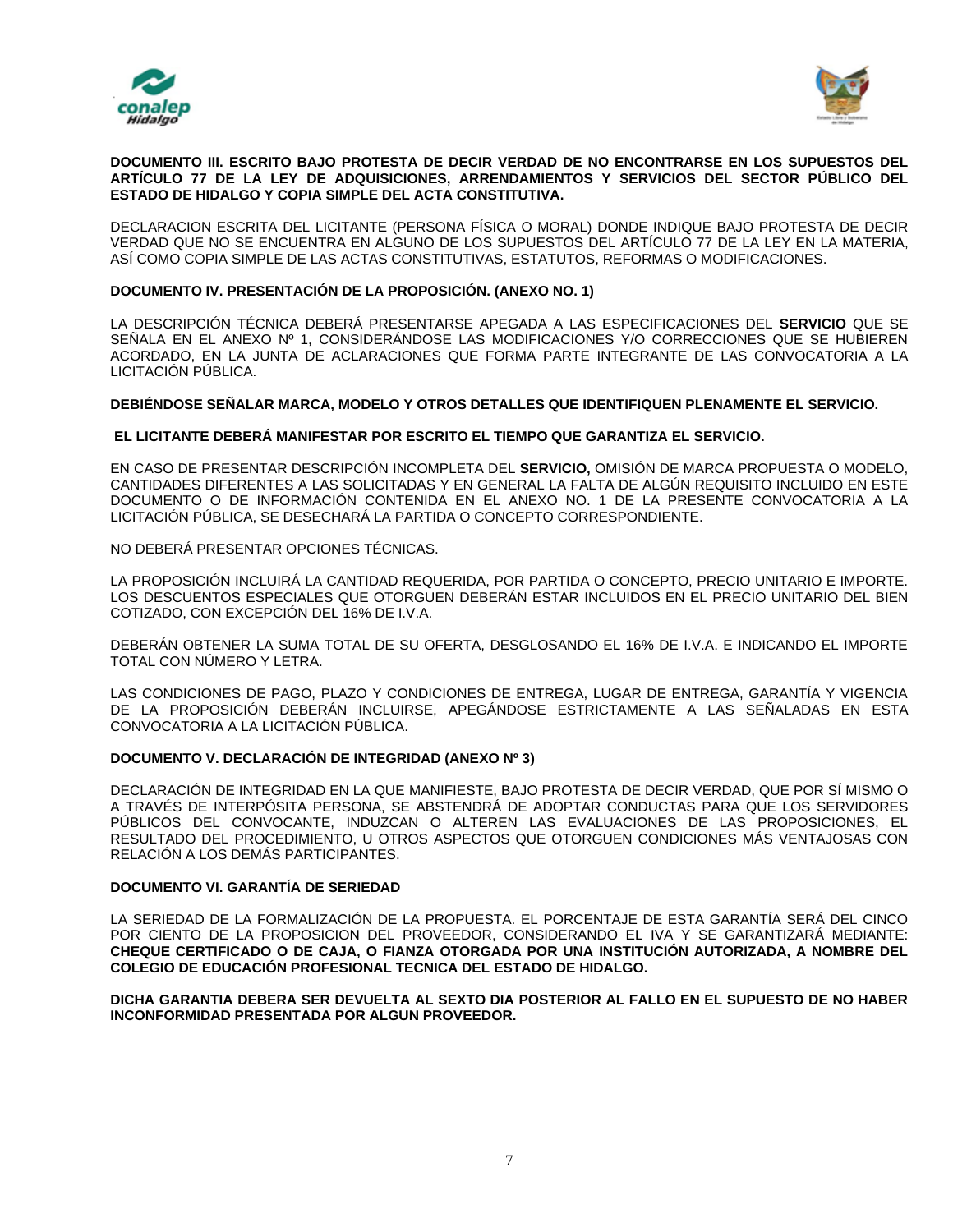



**DOCUMENTO VII. FORMATO QUE DEBERÁN PRESENTAR LOS LICITANTES QUE PARTICIPEN EN EL PROCEDIMIENTO DE CONTRATACION, EN CASO DE EXISTIR IGUALDAD DE CONDICIONES, SE DARÁ PREFERENCIA A LAS PERSONAS QUE INTEGREN EL SECTOR DE MICRO, PEQUEÑAS Y MEDIANAS EMPRESAS EN EL ESTADO. (ANEXO 4).**

#### **DOCUMENTO VIII. FORMATO EN EL QUE SEÑALEN LOS DOCUMENTOS REQUERIDOS PARA PARTICIPAR**

PRESENTAR FORMATO EN EL QUE SEÑALEN LOS DOCUMENTOS REQUERIDOS PARA PARTICIPAR, RELACIONÁNDOLO CON LOS PUNTOS ESPECIFICOS DE LA CONVOCATORIA A LA LICITACIÓN PÚBLICA EN LOS QUE SE SOLICITAN. EL FORMATO SERVIRÁ A CADA PARTICIPANTE COMO CONSTANCIA DE RECEPCIÓN DE LA DOCUMENTACIÓN QUE ENTREGUEN EN ESTE ACTO, ASENTÁNDOSE DICHA RECEPCIÓN EN EL ACTA RESPECTIVA O ANEXÁNDOSE COPIA DE LA CONSTANCIA ENTREGADA A CADA LICITANTE. LA FALTA DE PRESENTACIÓN DEL FORMATO NO SERÁ MOTIVO DE DESECHAMIENTO Y SE EXTENDERÁ UN ACUSE DE RECIBO DE LA DOCUMENTACIÓN QUE ENTREGUE EL LICITANTE EN DICHO ACTO.

#### **DOCUMENTO IX.- OPINION DE CUMPLIENTO DE OBLIGACIONES FISCALES ESTATALES**

DE CONFORMIDAD CON EL ARTICULO 69 BIS DEL CODIGO FISCAL DEL ESTADO DE HIDALGO, QUE ENTREO EN VIGOR EL 01 DE ENERO DE 2022 Y EN CUMPLIMIENTO A LA CIRCULAR 001/2022 DE FECHA 21 DE ENERO DE 2022, EMITIDA POR LA SECRETARIA DE FINANZAS PUBLICAS DEL GOBIERNO DEL ESTADO DE HIDALGO, TODOS LOS PARTICIPANTES DEBERAN DE PRESENTAR SU "OPINION DE CUMPLIMIENTO DE OBLIGACIONES FISCALES ESTATALES" COMO REQUISITO INDISPENSABLE PARA LA ADJUDICACION DEL CONTRATO. MISMA QUE SE PUEDE TRAMITAR EN EL SIGUIENTE LINK http:portaltributario.hidalgo.gob.mx/ov/ovirtual.html.

#### **2.4 PROPOSICIONES CONJUNTAS**

DOS O MÁS PERSONAS PODRÁN PRESENTAR CONJUNTAMENTE UNA PROPOSICIÓN JUSTIFICANDO EL HECHO, SIN NECESIDAD DE CONSTITUIR UNA SOCIEDAD, O UNA NUEVA SOCIEDAD EN CASO DE PERSONAS MORALES. EN ESTE SUPUESTO LA PROPOSICIÓN DEBERÁ SER FIRMADA POR EL REPRESENTANTE COMÚN QUE PARA ESE ACTO HAYA SIDO DESIGNADO POR EL GRUPO DE PERSONAS. SE DEBERA PRESENTAR EL CONVENIO FIRMADO POR CADA UNA DE LAS PERSONAS QUE INTEGREN UNA PROPOSICIÓN CONJUNTA, INDICANDO EN EL MISMO LAS OBLIGACIONES ESPECÍFICAS DEL CONTRATO QUE CORRESPONDERÁ A CADA UNA DE ELLAS.

CUANDO LA PROPOSICIÓN CONJUNTA RESULTE ADJUDICADA CON UN CONTRATO, DICHO INSTRUMENTO DEBERÁ SER FIRMADO POR EL REPRESENTANTE LEGAL DE CADA UNA DE LAS PERSONAS PARTICIPANTES EN LA PROPOSICIÓN, A QUIENES SE CONSIDERARÁ, PARA EFECTOS DEL PROCEDIMIENTO Y DEL CONTRATO, COMO RESPONSABLES SOLIDARIOS O MANCOMUNADOS.

LO ANTERIOR, SIN PERJUICIO DE QUE LAS PERSONAS QUE INTEGRAN LA PROPOSICIÓN CONJUNTA PUEDAN CONSTITUIRSE EN UNA NUEVA SOCIEDAD, PARA DAR CUMPLIMIENTO A LAS OBLIGACIONES PREVISTAS EN EL CONVENIO DE PROPOSICIÓN CONJUNTA, SIEMPRE Y CUANDO SE MANTENGA EN LA NUEVA SOCIEDAD LAS RESPONSABILIDADES DE DICHO CONVENIO.

LOS ACTOS, CONTRATOS, CONVENIOS O COMBINACIONES QUE LLEVEN A CABO LOS LICITANTES EN CUALQUIER ETAPA DEL PROCEDIMIENTO DE LICITACIÓN DEBERÁN APEGARSE A LO DISPUESTO POR LA LEY FEDERAL DE COMPETENCIA ECONÓMICA EN MATERIA DE PRÁCTICAS MONOPÓLICAS Y CONCENTRACIONES. CUALQUIER LICITANTE O CONVOCANTE PODRÁ HACER DEL CONOCIMIENTO DE LA COMISIÓN FEDERAL DE COMPETENCIA, HECHOS MATERIA DE LA CITADA LEY, PARA QUE RESUELVA LO CONDUCENTE.

LOS INTERESADOS PODRÁN AGRUPARSE PARA PRESENTAR UNA PROPOSICIÓN, CUMPLIENDO LOS SIGUIENTES ASPECTOS:

**I.** CUALQUIERA DE LOS INTEGRANTES DE LA AGRUPACIÓN, PODRÁ PRESENTAR EL ESCRITO MEDIANTE EL CUAL MANIFIESTE SU INTERÉS EN PARTICIPAR EN LA JUNTA DE ACLARACIONES Y EN EL PROCEDIMIENTO DE CONTRATACIÓN;

**II.** LAS PERSONAS QUE INTEGRAN LA AGRUPACIÓN DEBERÁN CELEBRAR EN LOS TÉRMINOS DE LA LEGISLACIÓN APLICABLE EL CONVENIO DE PROPOSICIÓN CONJUNTA, EN EL QUE SE ESTABLECERÁN CON PRECISIÓN LOS ASPECTOS SIGUIENTES: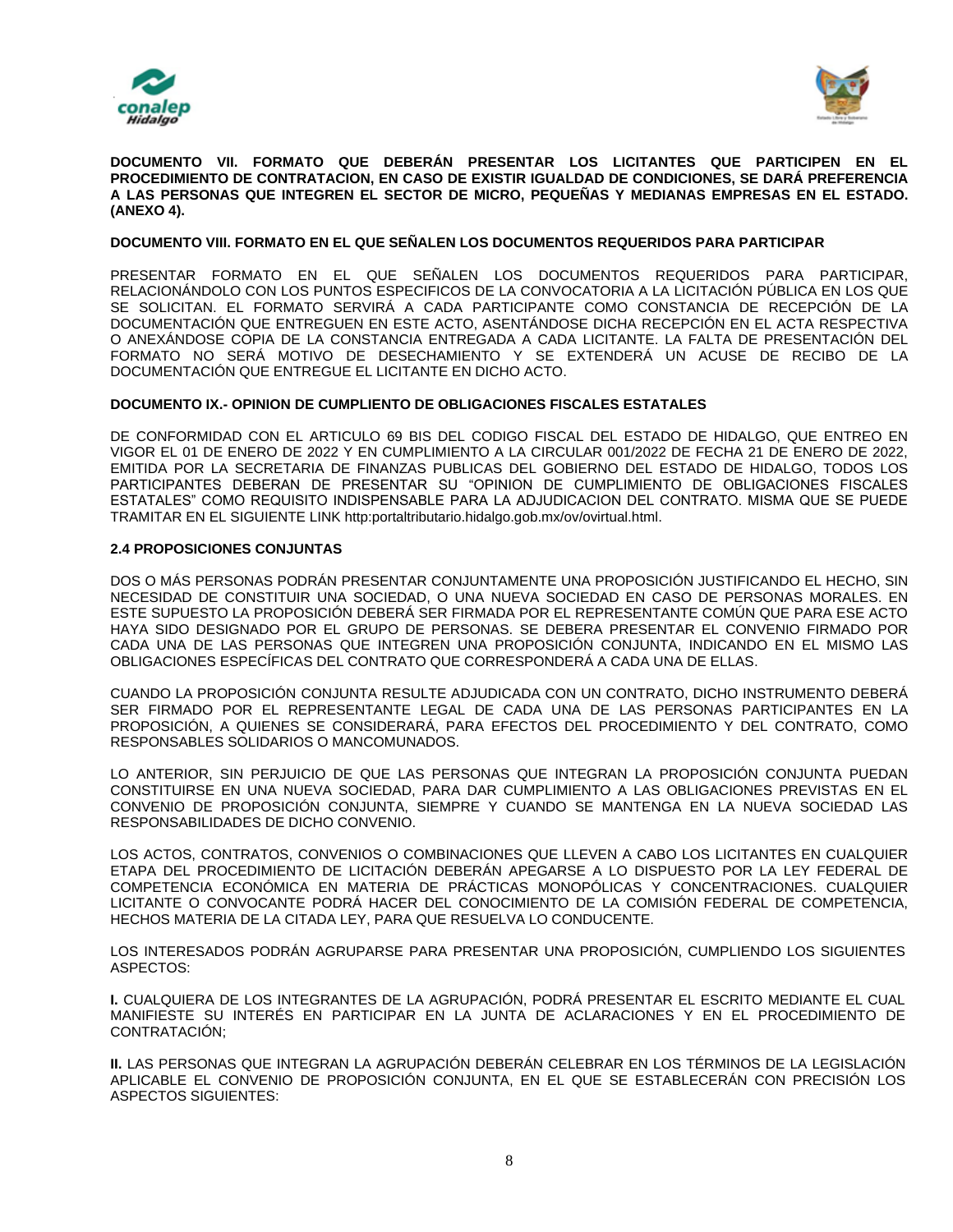



**A)** NOMBRE, DOMICILIO Y REGISTRO FEDERAL DE CONTRIBUYENTES DE LAS PERSONAS INTEGRANTES, SEÑALANDO, EN SU CASO, LOS DATOS DE LOS INSTRUMENTOS PÚBLICOS CON LOS QUE SE ACREDITA LA EXISTENCIA LEGAL DE LAS PERSONAS MORALES Y, DE HABERLAS, SUS REFORMAS Y MODIFICACIONES, ASÍ COMO EL NOMBRE DE LOS SOCIOS QUE APAREZCAN EN ÉSTAS;

**B)** NOMBRE Y DOMICILIO DE LOS REPRESENTANTES DE CADA UNA DE LAS PERSONAS AGRUPADAS, SEÑALANDO, EN SU CASO, LOS DATOS DE LAS ESCRITURAS PÚBLICAS CON LAS QUE ACREDITEN LAS FACULTADES DE REPRESENTACIÓN;

**C)** DESIGNACIÓN DE UN REPRESENTANTE COMÚN, OTORGÁNDOLE PODER AMPLIO Y SUFICIENTE, PARA ATENDER TODO LO RELACIONADO CON LA PROPOSICIÓN Y CON EL PROCEDIMIENTO DE LICITACIÓN PÚBLICA;

**D)** DESCRIPCIÓN DE LAS PARTES OBJETO DEL CONTRATO QUE CORRESPONDERÁ CUMPLIR A CADA PERSONA INTEGRANTE, ASÍ COMO LA MANERA EN QUE SE EXIGIRÁ EL CUMPLIMIENTO DE LAS OBLIGACIONES; Y

**E)** ESTIPULACIÓN EXPRESA DE QUE CADA UNO DE LOS FIRMANTES QUEDARÁ OBLIGADO JUNTO CON LOS DEMÁS INTEGRANTES, YA SEA EN FORMA SOLIDARIA O MANCOMUNADA, SEGÚN SE CONVENGA, PARA EFECTOS DEL PROCEDIMIENTO DE CONTRATACIÓN Y DEL CONTRATO, EN CASO DE QUE SE LES ADJUDIQUE EL MISMO; Y

**III.** EN EL ACTO DE PRESENTACIÓN Y APERTURA DE PROPOSICIONES EL REPRESENTANTE COMÚN DE LA AGRUPACIÓN DEBERÁ SEÑALAR QUE LA PROPOSICIÓN SE PRESENTA EN FORMA CONJUNTA. EL CONVENIO A QUE HACE REFERENCIA LA FRACCIÓN II SE PRESENTARÁ CON LA PROPOSICIÓN Y, EN CASO DE QUE A LOS LICITANTES QUE LA HUBIEREN PRESENTADO SE LES ADJUDIQUE EL CONTRATO, DICHO CONVENIO, FORMARÁ PARTE INTEGRANTE DEL MISMO COMO UNO DE SUS ANEXOS; Y EN EL SUPUESTO DE QUE SE ADJUDIQUE EL CONTRATO A LOS LICITANTES QUE PRESENTARON UNA PROPOSICIÓN CONJUNTA, EL CONVENIO INDICADO EN LA FRACCIÓN II Y LAS FACULTADES DEL APODERADO LEGAL DE LA AGRUPACIÓN QUE FORMALIZARÁ EL CONTRATO RESPECTIVO, DEBERÁN CONSTAR EN ESCRITURA PÚBLICA, SALVO QUE EL CONTRATO SEA FIRMADO POR TODAS LAS PERSONAS QUE INTEGRAN LA AGRUPACIÓN QUE FORMULA LA PROPOSICIÓN CONJUNTA O POR SUS REPRESENTANTES LEGALES, QUIENES EN LO INDIVIDUAL, DEBERÁN ACREDITAR SU RESPECTIVA PERSONALIDAD, O POR EL APODERADO LEGAL DE LA NUEVA SOCIEDAD QUE SE CONSTITUYA POR LAS PERSONAS QUE INTEGRAN LA AGRUPACIÓN QUE FORMULÓ LA PROPOSICIÓN CONJUNTA, ANTES DE LA FECHA FIJADA PARA LA FIRMA DEL CONTRATO, LO CUAL DEBERÁ COMUNICARSE MEDIANTE ESCRITO A LA CONVOCANTE POR DICHAS PERSONAS O POR SU APODERADO LEGAL, AL MOMENTO DE DARSE A CONOCER EL FALLO O A MÁS TARDAR EN LAS VEINTICUATRO HORAS SIGUIENTES.

**NOTA:** TODAS LAS PERSONAS QUE PRESENTEN PROPOSICIONES CONJUNTAS DEBERÁN CONTAR CON EL REGISTRO EN EL PADRÓN DE PROVEEDORES.

# **2.5. ACTO DE PRESENTACIÓN Y APERTURA DE PROPOSICIONES.**

EL ACTO DE RECEPCIÓN Y APERTURA DE PROPOSICIONES SE LLEVARÁ A CABO **EL DÍA 23 DE MARZO DEL AÑO EN CURSO A LAS 12:00 HORAS** EN EL DOMICILIO QUE SE INDICA EN EL PUNTO 2.2 DE LA PRESENTE CONVOCATORIA A LA LICITACIÓN PÚBLICA.

LA ENTREGA DE PROPOSICIONES SE HARÁ EN SOBRE CERRADO QUE CONTENDRÁ LA OFERTA TÉCNICA Y ECONÓMICA. LA PROPOSICIÓN DEBERÁ SER FIRMADA AUTÓGRAFAMENTE POR LA PERSONA FACULTADA PARA ELLO EN LA ÚLTIMA HOJA DE CADA UNO DE LOS DOCUMENTOS QUE FORMAN PARTE DE LA MISMA, POR LO QUE NO SE DESECHARAN CUANDO LAS DEMÁS HOJAS QUE LA INTEGRAN O SUS ANEXOS CAREZCAN DE FIRMA O RÚBRICA.

LA DOCUMENTACIÓN DISTINTA A LA PROPOSICIÓN PODRÁ ENTREGARSE, A ELECCIÓN DEL LICITANTE, DENTRO O FUERA DEL SOBRE QUE LA CONTENGA, SIEMPRE Y CUANDO LA ENTREGA DE LA DOCUMENTACIÓN SE REALICE EN EL MISMO ACTO.

PREVIAMENTE AL ACTO DE PRESENTACIÓN Y APERTURA DE PROPOSICIONES, LA CONVOCANTE LLEVARÁ A CABO EL REGISTRO Y REVISIÓN PRELIMINAR, Y SE REALIZARÁ POR LO MENOS TREINTA MINUTOS ANTES DE LA HORA SEÑALADA PARA EL INICIO DE DICHO ACTO.

A PARTIR DE LA HORA SEÑALADA PARA EL INICIO DEL ACTO DE PRESENTACIÓN Y APERTURA DE PROPOSICIONES, EL PRESIDENTE DEL COMITÉ NO PERMITIRÁ EL ACCESO A NINGÚN LICITANTE NI OBSERVADOR, O SERVIDOR PÚBLICO AJENO AL ACTO. UNA VEZ INICIADO EL ACTO, SE PROCEDERÁ A REGISTRAR A LOS ASISTENTES, SALVO AQUÉLLOS QUE YA SE HUBIEREN REGISTRADO EN LOS TÉRMINOS DEL PÁRRAFO ANTERIOR, EN CUYO CASO SE PASARÁ LISTA A LOS MISMOS. NO HABRÁ TOLERANCIA PARA EL INICIO DEL ACTO DE PRESENTACIÓN Y APERTURA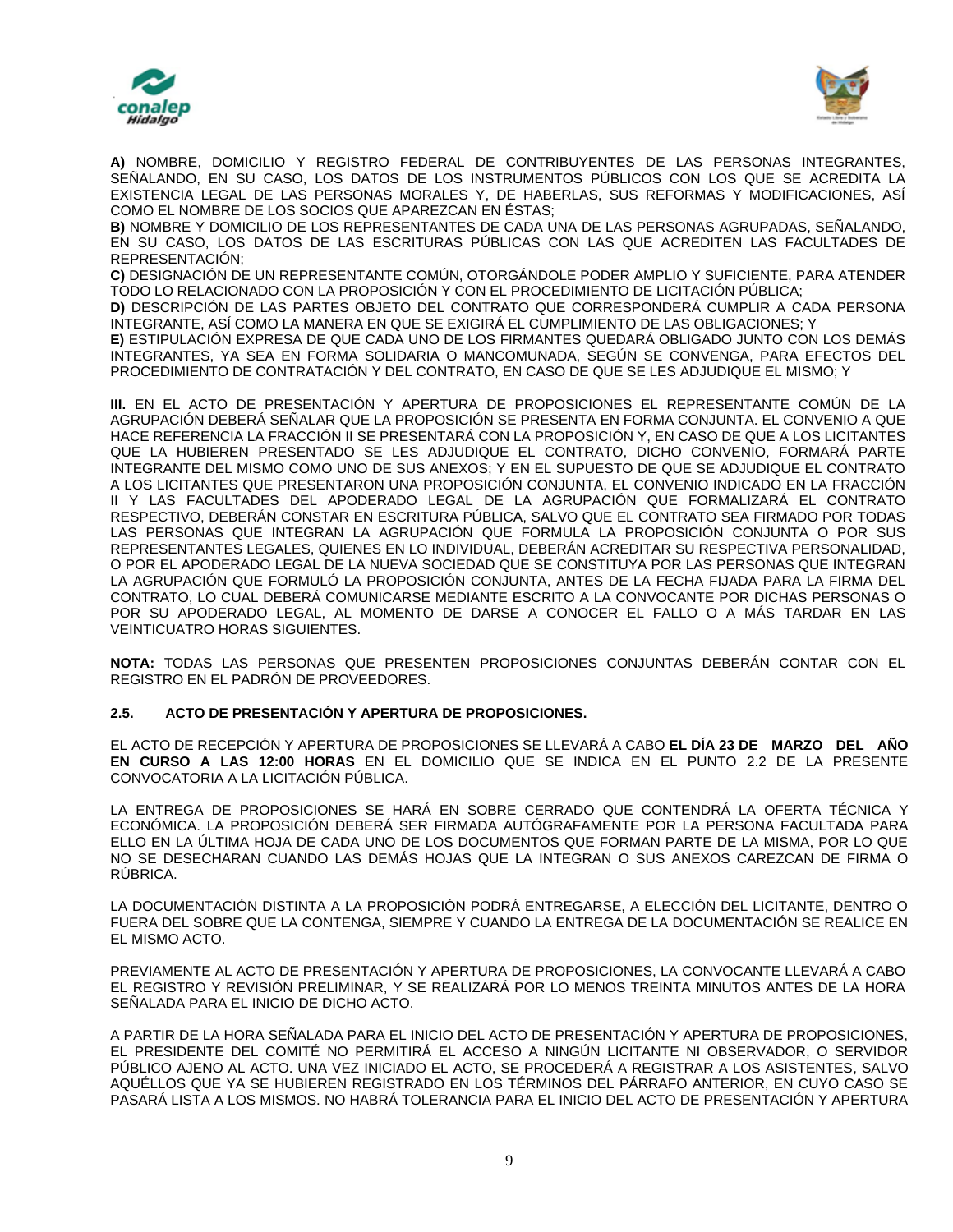



DE PROPOSICIONES, EL RECINTO SE CERRARÁ A LA HORA INDICADA Y NO SE ACEPTARÁN MÁS ASISTENTES NI LA INTEGRACION DE DOCUMENTO ALGUNO.

LOS LICITANTES DEBERÁN ENTREGAR SU SOBRE CERRADO AL PRESIDENTE DEL COMITÉ EN DICHO ACTO. EL ACTO NO PODRÁ CONCLUIR HASTA EN TANTO SE HAYAN ABIERTO TODOS LOS SOBRES RECIBIDOS.

EL ACTO DE PRESENTACIÓN Y APERTURA DE PROPOSICIONES SE LLEVARÁ A CABO CONFORME A LO SIGUIENTE:

**I.** DE ENTRE LOS LICITANTES QUE HAYAN ASISTIDO, ÉSTOS ELEGIRÁN A UNO, QUE EN FORMA CONJUNTA CON EL PRESIDENTE DEL COMITÉ RUBRICARÁN LA PROPUESTA TÉCNICA Y ECONÓMICA (ANEXO NO. 1), LA QUE PARA ESTOS EFECTOS CONSTARÁ DOCUMENTALMENTE;

**II.** UNA VEZ RECIBIDAS LAS PROPOSICIONES EN SOBRE CERRADO, SE PROCEDERÁ A SU APERTURA, HACIÉNDOSE CONSTAR LA DOCUMENTACIÓN PRESENTADA, SIN QUE ELLO IMPLIQUE LA EVALUACIÓN DE SU CONTENIDO LA CONVOCANTE ÚNICAMENTE HARÁ CONSTAR LA DOCUMENTACIÓN QUE PRESENTÓ CADA UNO DE LOS LICITANTES, SIN ENTRAR AL ANÁLISIS TÉCNICO, LEGAL O ADMINISTRATIVO DE SU CONTENIDO, POR LO QUE NINGUNA PROPUESTA PODRÁ SER DESECHADA EN ESTE ACTO; Y

**III.** SE LEVANTARÁ ACTA QUE SERVIRÁ DE CONSTANCIA DE LA CELEBRACIÓN DEL ACTO DE PRESENTACIÓN Y APERTURA DE LAS PROPOSICIONES, EN LA QUE SE HARÁ CONSTAR LA DOCUMENTACIÓN PRESENTADA, SE ASENTARÁN LAS MANIFESTACIONES QUE, EN SU CASO, EMITAN LOS LICITANTES EN RELACIÓN CON EL MISMO, ASÍ COMO LOS HECHOS RELEVANTES QUE SE HUBIEREN PRESENTADO; SE SEÑALARÁ LUGAR, FECHA Y HORA EN QUE SE DARÁ A CONOCER EL FALLO DE LA LICITACIÓN, FECHA QUE DEBERÁ QUEDAR COMPRENDIDA DENTRO DE LOS CINCO DÍAS HÁBILES SIGUIENTES A LA ESTABLECIDA PARA ESTE ACTO Y PODRÁ DIFERIRSE, SIEMPRE QUE EL NUEVO PLAZO FIJADO NO EXCEDA DE TRES DÍAS HÁBILES CONTADOS A PARTIR DE QUE CONCLUYA EL PLAZO ESTABLECIDO ORIGINALMENTE. EL PRESIDENTE DEL COMITÉ, ATENDIENDO AL NÚMERO DE PROPOSICIONES PRESENTADAS Y CONCEPTO LICITADO, PODRÁ OPTAR ENTRE DAR LECTURA AL PRECIO UNITARIO DE CADA CONCEPTO QUE INTEGRAN LAS PROPOSICIONES, O ANEXAR COPIA DE LA PROPUESTA ECONÓMICA DE LOS LICITANTES AL ACTA RESPECTIVA, DEBIENDO EN ESTE ÚLTIMO CASO, DAR LECTURA AL IMPORTE TOTAL DE CADA PROPOSICIÓN. EN AMBOS SUPUESTOS EL ANÁLISIS DETALLADO DE LAS PROPOSICIONES SE EFECTUARÁ POSTERIORMENTE POR LA CONVOCANTE, AL REALIZAR LA EVALUACIÓN DE LAS MISMAS.

UNA VEZ RECIBIDAS LAS PROPOSICIONES EN LA FECHA, HORA Y LUGAR ESTABLECIDOS, ÉSTAS NO PODRÁN RETIRARSE O DEJARSE SIN EFECTO, POR LO QUE DEBERÁN CONSIDERARSE VIGENTES DENTRO DEL PROCEDIMIENTO DE LICITACIÓN PÚBLICA HASTA SU CONCLUSIÓN.

# **2.6. CRITERIOS PARA LA ADJUDICACIÓN DEL CONTRATO.**

LOS CRITERIOS QUE SE APLICARÁN PARA LA ADJUDICACIÓN DEL CONTRATO, SERÁN LOS SIGUIENTES:

#### **EL COLEGIO DE EDUCACION PROFESIONAL TECNICA DEL ESTADO DE HIDALGO** ADJUDICARÁ POR **CONCEPTO.**

PARA LA EVALUACIÓN DE LAS PROPOSICIONES, SE UTILIZARÁ EL MÉTODO DE EVALUACIÓN BINARIO, MEDIANTE EL CUAL SÓLO SE ADJUDICA A QUIEN CUMPLA LOS REQUISITOS ESTABLECIDOS Y OFERTE EL PRECIO SOLVENTE MÁS BAJO, SIEMPRE Y CUANDO ÉSTE RESULTE CONVENIENTE; SE EVALUARÁ AL MENOS LAS DOS PROPOSICIONES CUYO PRECIO RESULTE SER MÁS BAJO; DE NO RESULTAR ESTAS SOLVENTES, SE EVALUARÁN LAS QUE LES SIGAN EN PRECIO.

PARA DETERMINAR QUE UN PRECIO NO ES ACEPTABLE, AL MONTO DE CADA SERVICIO, SE LES SUMARÁ EL PORCENTAJE PREVISTO EN LA FRACCIÓN XXVI DEL ARTÍCULO 4 DE LA LEY. CUANDO ALGÚN PRECIO OFERTADO SEA SUPERIOR, ÉSTE SERÁ CONSIDERADO COMO NO ACEPTABLE.

EL PRECIO CONVENIENTE ÚNICAMENTE SE LLEVARÁ A CABO CUANDO SE REQUIERA ACREDITAR QUE UN PRECIO OFERTADO SE DESECHA PORQUE SE ENCUENTRA POR DEBAJO DEL PORCENTAJE DETERMINADO CONFORME A LA FRACCIÓN XXV DEL ARTÍCULO 4 DE LA LEY.

CUANDO SE DESECHE UNA PROPOSICIÓN POR CONSIDERAR QUE LOS PRECIOS NO SON CONVENIENTES O SE DETERMINE QUE SON NO ACEPTABLES, NO SE PODRÁ ADJUDICAR EL CONTRATO A LOS LICITANTES CUYAS PROPOSICIONES CONTENGAN DICHOS PRECIOS, DICHA DETERMINACIÓN SE INCORPORARÁ AL FALLO.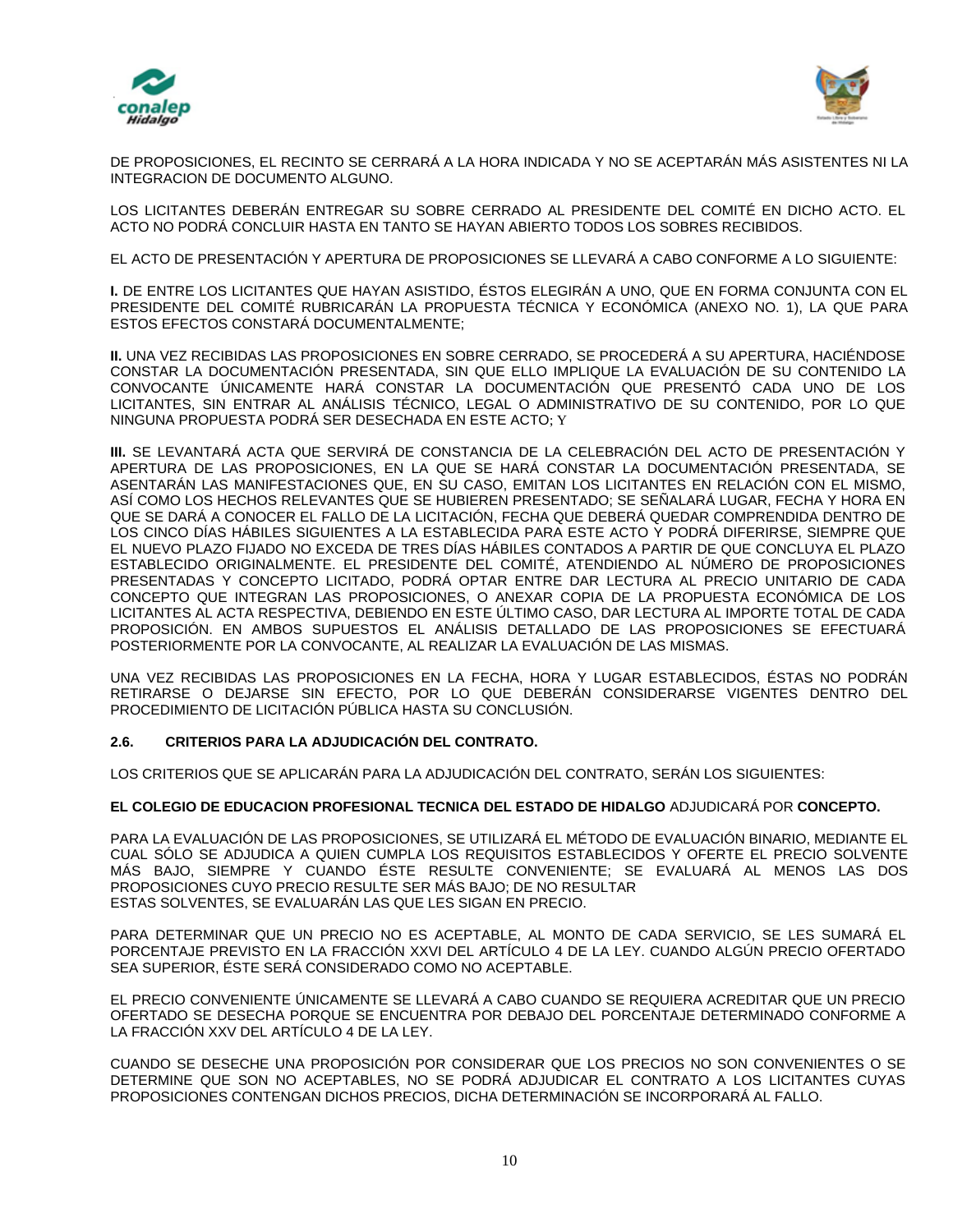



EN NINGÚN CASO EL CONVOCANTE O LOS LICITANTES PODRÁN SUPLIR O CORREGIR LAS DEFICIENCIAS DE LAS PROPOSICIONES PRESENTADAS

UNA VEZ HECHA LA EVALUACIÓN DE LAS PROPOSICIONES, EL CONTRATO SE ADJUDICARÁ AL LICITANTE CUYA OFERTA RESULTE SOLVENTE, PORQUE CUMPLE CON LOS REQUISITOS LEGALES, TÉCNICOS Y ECONÓMICOS ESTABLECIDOS EN ESTA CONVOCATORIA A LA LICITACIÓN, Y POR TANTO GARANTIZA EL CUMPLIMIENTO DE LAS OBLIGACIONES RESPECTIVAS.

EN CASO DE EXISTIR IGUALDAD DE CONDICIONES, SE DARÁ PREFERENCIA A LAS PERSONAS QUE INTEGRAN EL SECTOR DE MICRO, PEQUEÑAS Y MEDIANAS EMPRESAS.

DE SUBSISTIR EL EMPATE ENTRE LAS PERSONAS DEL SECTOR SEÑALADO, LA ADJUDICACIÓN SE EFECTUARÁ A FAVOR DEL LICITANTE QUE RESULTE GANADOR DEL SORTEO MANUAL POR INSACULACIÓN, PARA LO CUAL SERÁ CONVOCADO UN REPRESENTANTE DEL ÓRGANO INTERNO DE CONTROL DEL CONVOCANTE.

### **2.7. DESCALIFICACIÓN DEL LICITANTE.**

SERÁ CAUSA DE DESCALIFICACIÓN:

A) EL INCUMPLIMIENTO DE CUALQUIERA DE LOS REQUISITOS ESTABLECIDOS EN ESTA CONVOCATORIA A LA LICITACIÓN PÚBLICA;

B) EL LICITANTE QUE POR SÍ MISMO O A TRAVÉS DE INTERPÓSITA PERSONA, ADOPTE CONDUCTAS PARA QUE LOS SERVIDORES PÚBLICOS DEL CONVOCANTE INDUZCAN O ALTEREN LAS EVALUACIONES DE LAS PROPOSICIONES, EL RESULTADO DEL PROCEDIMIENTO, U OTROS ASPECTOS QUE LE OTORGUEN CONDICIONES MÁS VENTAJOSAS CON RELACIÓN A LOS DEMÁS PARTICIPANTES; Y

C) SI SE COMPRUEBA QUE ALGÚN LICITANTE HA ACORDADO CON OTRO U OTROS ELEVAR EL COSTO DEL SERVICIOS, O CUALQUIER OTRO ACUERDO QUE TENGA COMO FIN OBTENER UNA VENTAJA SOBRE LOS DEMÁS **LICITANTES** 

LAS CONDICIONES QUE TENGAN COMO PROPÓSITO FACILITAR LA PRESENTACIÓN DE LAS PROPOSICIONES Y AGILIZAR LA CONDUCCIÓN DE LOS ACTOS DE LA LICITACIÓN, ASÍ COMO CUALQUIER OTRO REQUISITO CUYO INCUMPLIMIENTO, POR SÍ MISMO, O DEFICIENCIA EN SU CONTENIDO NO AFECTE LA SOLVENCIA DE LAS PROPOSICIONES, NO SERÁN OBJETO DE EVALUACIÓN Y SE TENDRÁN POR NO ESTABLECIDAS. LA INOBSERVANCIA POR PARTE DE LOS LICITANTES RESPECTO A DICHAS CONDICIONES O REQUISITOS NO SERÁ MOTIVO PARA DESECHAR SUS PROPOSICIONES.

LOS REQUISITOS CUYO INCUMPLIMIENTO NO AFECTA LA SOLVENCIA DE LA PROPOSICIÓN SERÁN:

**I.** PROPONER UN PLAZO DE ENTREGA MENOR AL SOLICITADO, EN CUYO CASO, DE RESULTAR ADJUDICADO Y DE CONVENIR AL CONVOCANTE PUDIERA ACEPTARSE;

**II.** OMITIR ASPECTOS QUE PUEDAN SER CUBIERTOS CON INFORMACIÓN CONTENIDA EN LA PROPIA PROPUESTA TÉCNICA O ECONÓMICA;

**III.** UTILIZAR FORMATOS DISTINTOS A LOS ESTABLECIDOS, SIEMPRE QUE EN LOS MISMOS SE PROPORCIONE DE MANERA CLARA LA INFORMACIÓN REQUERIDA; Y

**IV.** CUALQUIER OTRO QUE NO TENGA POR OBJETO DETERMINAR LA SOLVENCIA DE LA PROPOSICIÓN PRESENTADA.

# **2.8. LICITACIÓN O CONCEPTO DESIERTO.**

LA LICITACIÓN O CONCEPTO SERÁN DECLARADAS DESIERTAS CUANDO:

- a) NO SE PRESENTE NINGUNA PROPOSICIÓN
- b) CUANDO LA TOTALIDAD DE LAS PROPOSICIONES PRESENTADAS NO REÚNAN LOS REQUISITOS SOLICITADOS; O
- c) LOS PRECIOS DE TODOS LOS SERVICIOS OFERTADOS NO RESULTEN ACEPTABLES O CONVENIENTES.

### **2.9. CANCELACIÓN DE LA LICITACIÓN O CONCEPTO**

SE PODRÁ CANCELAR UNA LICITACIÓN, PARTIDAS O CONCEPTOS INCLUIDOS EN ÉSTA, CUANDO SE PRESENTE CASO FORTUITO; FUERZA MAYOR; EXISTAN CIRCUNSTANCIAS JUSTIFICADAS QUE EXTINGAN LA NECESIDAD PARA ADQUIRIR LOS SERVICIOS, O QUE DE CONTINUARSE CON EL PROCEDIMIENTO SE PUDIERA OCASIONAR UN DAÑO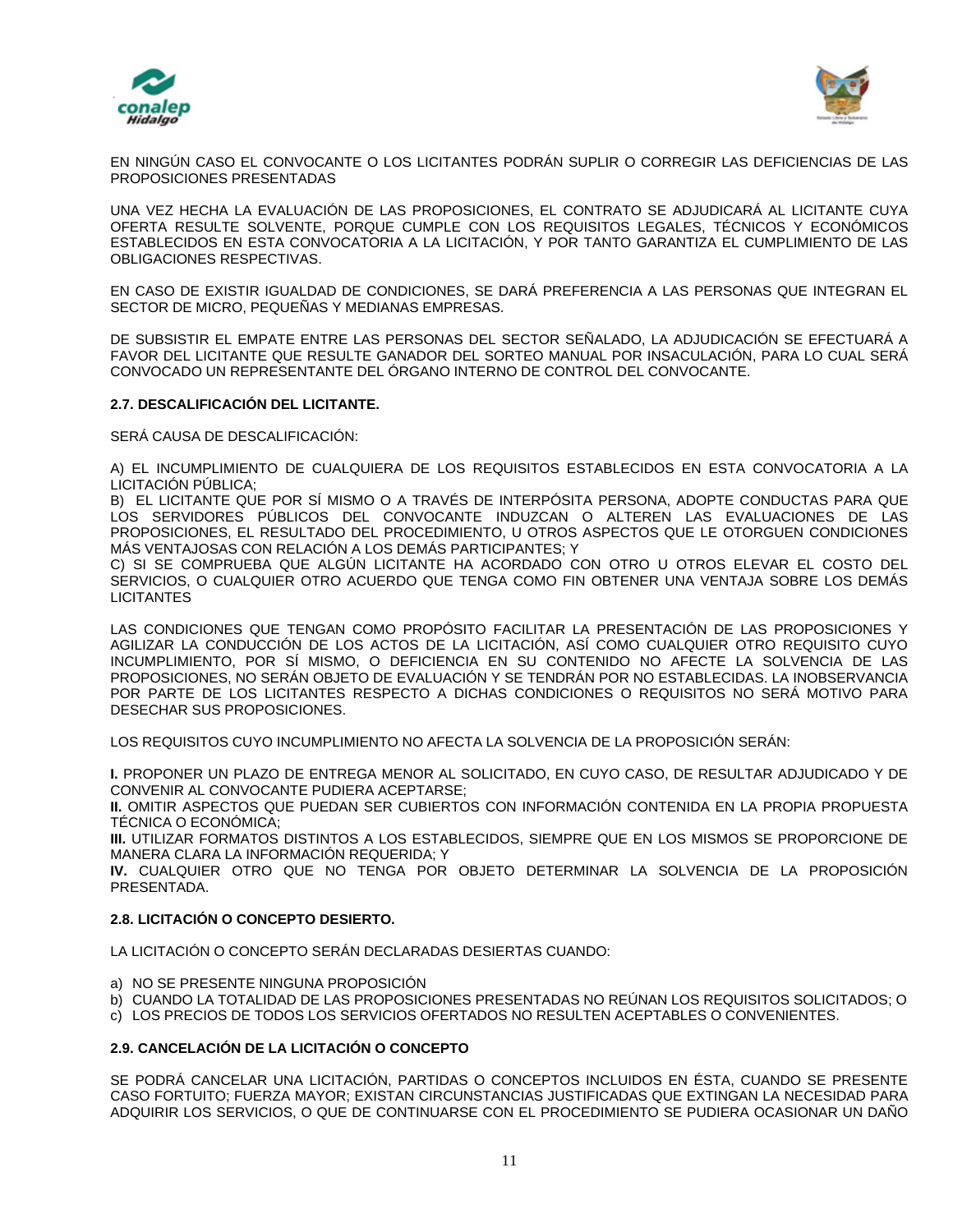



O PERJUICIO A LA PROPIA CONVOCANTE. LA DETERMINACIÓN DE DAR POR CANCELADA LA LICITACIÓN, PARTIDAS O CONCEPTOS, DEBERÁ PRECISAR EL ACONTECIMIENTO QUE MOTIVA LA DECISIÓN Y SERÁ SUSCRITA POR EL TITULAR DEL CONVOCANTE, LA CUAL SE HARÁ DEL CONOCIMIENTO DE LOS LICITANTES.

#### **2.10. ACTO DE FALLO**

EL ACTO DE FALLO SE LLEVARÁ A CABO EL DÍA **25 DE MARZO DEL AÑO EN CURSO A LAS 13 HORAS** EN EL DOMICILIO QUE SE INDICA EN EL PUNTO 2.2 DE LA PRESENTE CONVOCATORIA A LA LICITACIÓN PÚBLICA.

SE DARÁ A CONOCER EL FALLO EN JUNTA PÚBLICA A LA QUE LIBREMENTE PODRÁN ASISTIR LOS LICITANTES QUE HUBIERAN PRESENTADO PROPOSICIÓN, ENTREGÁNDOSELES COPIA DEL MISMO Y LEVANTÁNDOSE EL ACTA RESPECTIVA. ASIMISMO, EL CONTENIDO DEL FALLO SE DIFUNDIRÁ A TRAVÉS DE LA PÁGINA DE INTERNET DE LA CONVOCANTE. A LOS LICITANTES QUE NO HAYAN ASISTIDO A LA JUNTA PÚBLICA, SE LES ENVIARÁ POR CORREO ELECTRÓNICO UN AVISO INFORMÁNDOLES QUE EL ACTA DEL FALLO SE ENCUENTRA A SU DISPOSICIÓN A TRAVÉS DE LOS MEDIOS ANTES MENCIONADOS.

CON LA NOTIFICACIÓN DEL FALLO POR EL QUE SE ADJUDICA EL CONTRATO, LAS OBLIGACIONES DERIVADAS DE ÉSTE SERÁN EXIGIBLES, SIN PERJUICIO DE LA OBLIGACIÓN DE LAS PARTES DE FIRMARLO EN LA FECHA Y TÉRMINOS SEÑALADOS.

CONTRA EL FALLO PROCEDERÁ LA INCONFORMIDAD EN TÉRMINOS DEL TÍTULO OCTAVO, CAPÍTULO PRIMERO DE LA LEY.

CUANDO SE ADVIERTA EN EL FALLO LA EXISTENCIA DE UN ERROR ARITMÉTICO, MECANOGRÁFICO O DE CUALQUIER OTRA NATURALEZA, QUE NO AFECTE EL RESULTADO DE LA EVALUACIÓN REALIZADA POR EL CONVOCANTE, DENTRO DE LOS CINCO DÍAS HÁBILES SIGUIENTES A SU NOTIFICACIÓN Y SIEMPRE QUE NO SE HAYA FIRMADO EL CONTRATO, EL COMITÉ PROCEDERÁ A SU CORRECCIÓN, ACLARANDO O RECTIFICANDO EL MISMO, MEDIANTE EL ACTA ADMINISTRATIVA CORRESPONDIENTE, EN LA QUE SE HARÁN CONSTAR LOS MOTIVOS QUE LO ORIGINARON Y LAS RAZONES QUE SUSTENTAN SU ENMIENDA, HECHO QUE SE NOTIFICARÁ A LOS LICITANTES QUE HUBIERAN PARTICIPADO EN EL PROCEDIMIENTO DE CONTRATACIÓN, REMITIENDO COPIA DE LA MISMA AL ÓRGANO INTERNO DE CONTROL DEL ÁREA RESPONSABLE DE LA CONTRATACIÓN DENTRO DE LOS CINCO DÍAS HÁBILES POSTERIORES A LA FECHA DE SU FIRMA.

SI EL ERROR COMETIDO EN EL FALLO NO FUERA SUSCEPTIBLE DE CORRECCIÓN CONFORME A LO DISPUESTO EN EL PÁRRAFO ANTERIOR, EL COMITÉ DARÁ VISTA DE INMEDIATO A LA CONTRALORÍA O AL ÓRGANO INTERNO DE CONTROL, A EFECTO DE QUE EMITA LAS DIRECTRICES PARA SU REPOSICIÓN.

LAS PROPOSICIONES DESECHADAS PODRÁN SER DEVUELTAS A LOS LICITANTES QUE LO SOLICITEN, UNA VEZ TRANSCURRIDOS NOVENTA DÍAS NATURALES CONTADOS A PARTIR DE LA FECHA EN QUE SE DÉ A CONOCER EL FALLO, SALVO QUE EXISTA ALGUNA INCONFORMIDAD EN TRÁMITE, EN CUYO CASO LAS PROPOSICIONES DEBERÁN CONSERVARSE HASTA LA TOTAL CONCLUSIÓN DE LA INCONFORMIDAD E INSTANCIAS SUBSECUENTES; AGOTADOS DICHOS TÉRMINOS EL CONVOCANTE PROCEDERÁ A SU DESTRUCCIÓN EN TÉRMINOS DE LA LEY DE LA MATERIA.

### **3. FIRMA DEL CONTRATO**

LA CONVOCATORIA A LA LICITACIÓN, EL CONTRATO Y SUS ANEXOS SON LOS INSTRUMENTOS QUE VINCULAN A LAS PARTES EN SUS DERECHOS Y OBLIGACIONES. LAS ESTIPULACIONES QUE SE ESTABLEZCAN EN EL CONTRATO NO DEBERÁN MODIFICAR LAS CONDICIONES PREVISTAS EN LA CONVOCATORIA A LA LICITACIÓN Y SUS JUNTAS DE ACLARACIONES; EN CASO DE DISCREPANCIA, PREVALECERÁ LO ESTIPULADO EN ÉSTAS.

CON LA NOTIFICACIÓN DEL FALLO SERÁN EXIGIBLES LOS DERECHOS Y OBLIGACIONES ESTABLECIDOS EN LAS BASES DE LA LICITACIÓN Y OBLIGARÁN A LA PERSONA A QUIEN SE HAYA ADJUDICADO, A FIRMAR EL CONTRATO EN LA FECHA, HORA Y LUGAR PREVISTOS. ASIMISMO, CON LA NOTIFICACIÓN DEL FALLO SE REALIZARÁ LA REQUISICIÓN DE LOS SERVICIOS.

LOS DERECHOS Y OBLIGACIONES QUE SE DERIVEN DE LOS CONTRATOS NO PODRÁN SER CEDIDOS POR EL PROVEEDOR A FAVOR DE CUALQUIER OTRA PERSONA FÍSICA O MORAL, CON EXCEPCIÓN DE LOS DERECHOS DE COBRO EN CUYO CASO DEBERÁ CONTAR CON EL CONSENTIMIENTO ESCRITO DEL CONVOCANTE.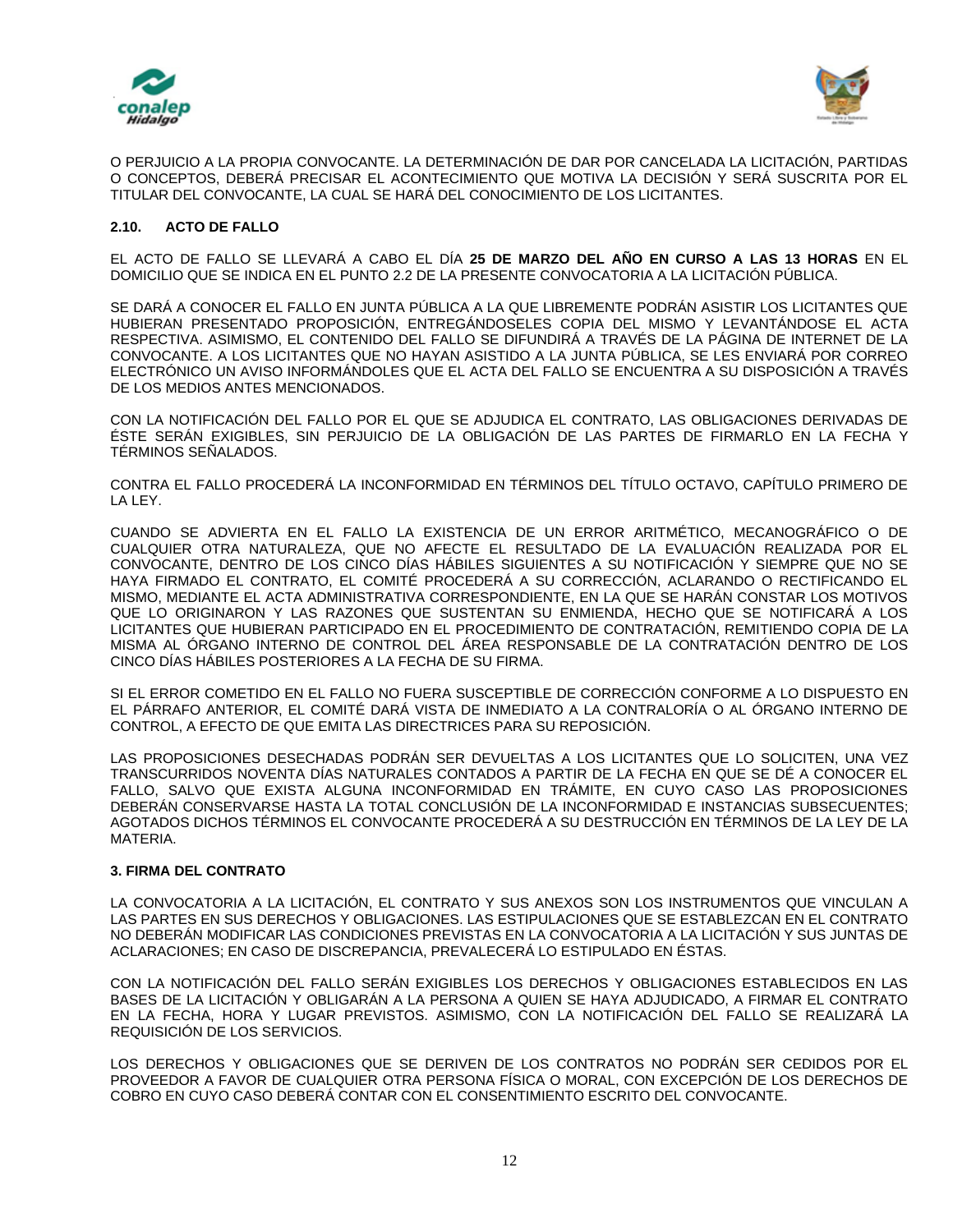



PREVIO A LA FIRMA DEL CONTRATO, EL LICITANTE A QUIEN SE LE ADJUDIQUE EL MISMO DEBERÁ PRESENTAR PARA SU COTEJO, ORIGINAL O COPIA CERTIFICADA DE LOS SIGUIENTES DOCUMENTOS:

I. TRATÁNDOSE DE PERSONA MORAL, TESTIMONIO DE LA ESCRITURA PÚBLICA EN LA QUE CONSTE QUE FUE CONSTITUIDA CONFORME A LAS LEYES MEXICANAS Y QUE TIENE SU DOMICILIO EN EL TERRITORIO NACIONAL, DEBIDAMENTE INSCRITA EN EL INSTITUTO DE LA FUNCIÓN REGISTRAL;

II. TRATÁNDOSE DE PERSONA FÍSICA, COPIA CERTIFICADA DEL ACTA DE NACIMIENTO O, EN SU CASO, CARTA DE NATURALIZACIÓN RESPECTIVA, EXPEDIDA POR LA AUTORIDAD COMPETENTE, ASÍ COMO LA DOCUMENTACIÓN CON LA QUE ACREDITE TENER SU DOMICILIO LEGAL EN EL TERRITORIO NACIONAL Y COPIA DE IDENTIFICACIÓN OFICIAL;

III. REGISTRO EN EL PADRÓN DE PROVEEDORES CON LA CLASIFICACIÓN CORRESPONDIENTE AL OBJETO DE LA CONTRATACIÓN; Y

IV. COPIA DE LA CÉDULA DEL REGISTRO FEDERAL DE CONTRIBUYENTES.

#### **3.1. GARANTÍAS**

LOS PROVEEDORES QUE PRESENTEN PROPOSICIONES O CELEBREN LOS CONTRATOS, DEBERÁN GARANTIZAR:

**I.** LA SERIEDAD DE LA FORMALIZACIÓN DE LA PROPUESTA. EL PORCENTAJE DE ESTA GARANTÍA SERÁ DEL CINCO POR CIENTO DE LA PROPOSICIÓN DEL PROVEEDOR;

**II.** EL CUMPLIMIENTO DE LOS CONTRATOS. ESTA GARANTÍA SERÁ DEL DIEZ POR CIENTO DEL MONTO TOTAL DEL CONTRATO.

LA GARANTÍA DE SERIEDAD PREVISTA EN ESTE APARTADO SE PRESENTARÁ AL MOMENTO DE LLEVAR A CABO LA PRESENTACIÓN Y APERTURA DE PROPOSICIONES; LA DE ANTICIPO SE PRESENTARÁ PREVIAMENTE A LA ENTREGA DE ÉSTE, A MÁS TARDAR EN LA FECHA ESTABLECIDA EN EL CONTRATO Y LA DE CUMPLIMIENTO DEL CONTRATO DEBERÁ PRESENTARSE A MÁS TARDAR DENTRO DE LOS TRES DÍAS HÁBILES SIGUIENTES A LA FIRMA DEL MISMO, SALVO QUE LA PRESTACIÓN DE LOS SERVICIOS SE REALICE DENTRO DEL CITADO PLAZO.

EL PROVEEDOR SELECCIONADO SE OBLIGA A SUJETARSE A LOS TÉRMINOS, LINEAMIENTOS, PROCEDIMIENTOS Y REQUISITOS QUE ESTABLECE LA LEY DE ADQUISICIONES, ARRENDAMIENTOS Y SERVICIOS DEL SECTOR PÙBLICO DEL ESTADO DE HIDALGO, CRITERIOS, LINEAMIENTOS EMITIDOS POR LA SECRETARÍA DE CONTRALORÍA Y DEMÁS DISPOSICIONES QUE LE SEAN APLICABLES.

CUANDO SE MODIFIQUE EL MONTO, PLAZO O VIGENCIA DEL CONTRATO DEBERÁ AJUSTARSE LA GARANTÍA OTORGADA.

#### **3.2. PENAS CONVENCIONALES.**

EN CASO DE INCUMPLIMIENTO EN LA ENTREGA DE LA PRESTACIÓN DEL SERVICIO, EL PROVEEDOR DEBERÁ REINTEGRAR LOS ANTICIPOS QUE HAYA RECIBIDO MÁS LOS INTERESES CORRESPONDIENTES. LOS CARGOS SE CALCULARÁN SOBRE EL MONTO DEL ANTICIPO NO AMORTIZADO Y SE COMPUTARÁN POR DÍAS NATURALES, DESDE LA FECHA DE SU ENTREGA, HASTA LA FECHA EN QUE SE PONGAN EFECTIVAMENTE LAS CANTIDADES A DISPOSICIÓN DEL CONVOCANTE.

TRATÁNDOSE DE EXCESO EN LOS PAGOS QUE HAYA RECIBIDO EL PROVEEDOR, ÉSTE DEBERÁ REINTEGRAR LOS MISMOS, CONFORME A LO SEÑALADO EN EL PÁRRAFO ANTERIOR.

EN CASO DE RESCISIÓN DEL CONTRATO, EL PROVEEDOR DEBERÁ REINTEGRAR EL ANTICIPO Y, EN SU CASO, LOS PAGOS PROGRESIVOS QUE HAYA RECIBIDO MÁS LOS INTERESES PACTADOS EN EL CONTRATO. LOS INTERESES SE CALCULARÁN SOBRE EL MONTO DEL ANTICIPO NO AMORTIZADO, PAGOS PROGRESIVOS EFECTUADOS Y SE COMPUTARÁN POR DÍAS NATURALES DESDE LA FECHA DE SU ENTREGA HASTA LA FECHA EN QUE SE PONGAN EFECTIVAMENTE LAS CANTIDADES A DISPOSICIÓN DEL CONVOCANTE.

LA ENTREGA EXTEMPORÁNEA DE LOS BIENES SE PENALIZARÁ CON EL 3 (TRES) AL MILLAR POR CADA DÍA NATURAL DE DEMORA SOBRE EL IMPORTE DEL SERVICIO Y SERÁN DETERMINADAS EN RAZÓN DE LOS SERVICIOS NO ENTREGADOS O PRESTADOS OPORTUNAMENTE A PARTIR DE LA FECHA LÍMITE SEÑALADA PARA LA ENTREGA.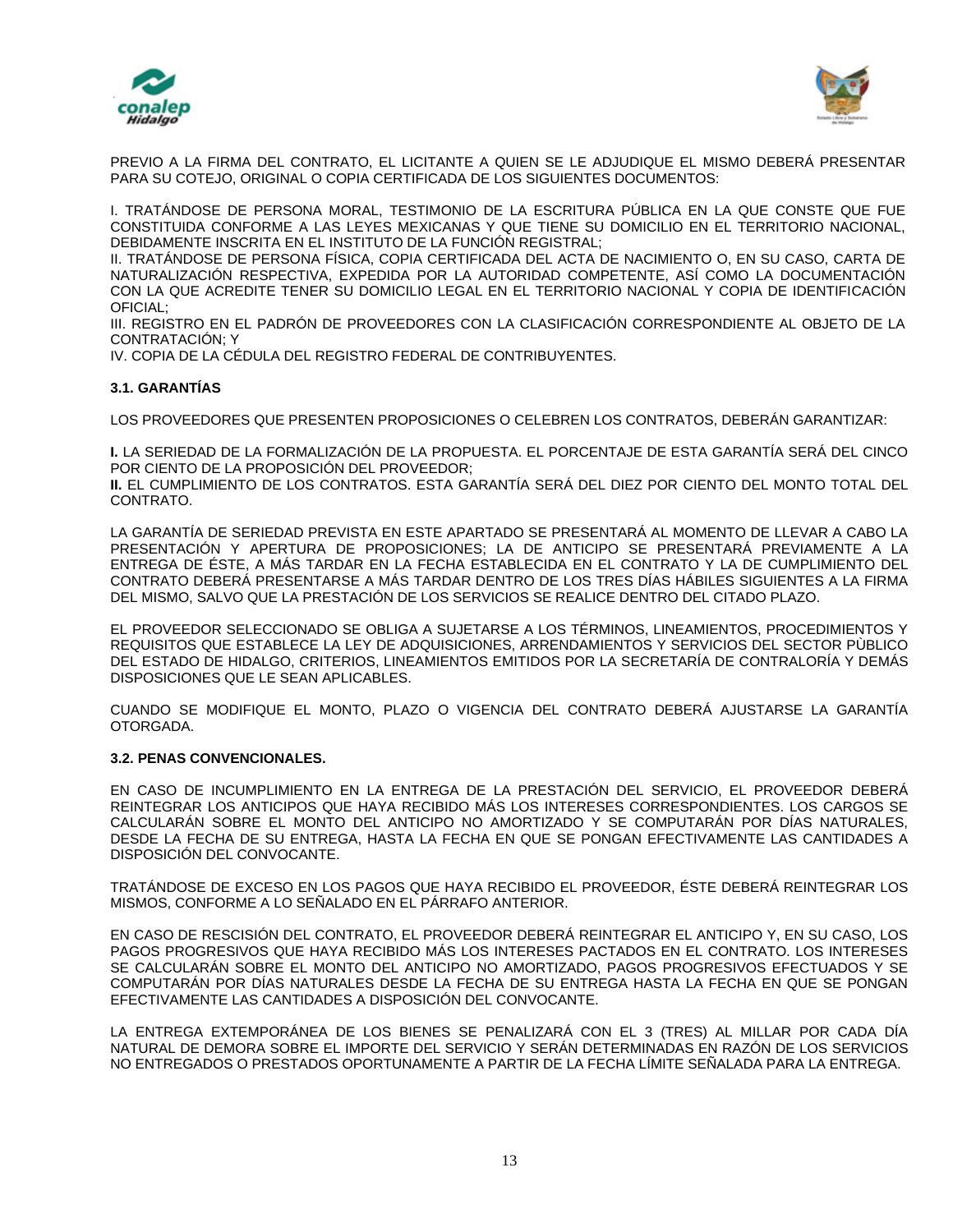



LOS PROVEEDORES, ESTÁN OBLIGADOS A RESPONDER DE LOS DEFECTOS Y VICIOS OCULTOS DE LA CALIDAD DE LOS SERVICIOS, ASÍ COMO DE CUALQUIER OTRA RESPONSABILIDAD EN QUE HUBIEREN INCURRIDO, EN LOS TÉRMINOS SEÑALADOS EN EL CONTRATO Y EL CÓDIGO CIVIL PARA EL ESTADO DE HIDALGO.

LOS PROVEEDOR ES CUBRIRÁN LAS CUOTAS COMPENSATORIAS QUE, CONFORME A LA LEY DE LA MATERIA, PUDIEREN ESTAR SUJETAS LAS IMPORTACIONES DE BIENES OBJETO DEL CONTRATO Y EN ESTOS CASOS, NO PROCEDERÁN INCREMENTOS A LOS PRECIOS PACTADOS, NI CUALQUIER OTRA MODIFICACIÓN AL CONTRATO.

EL CONVOCANTE POR CONDUCTO DEL SERVIDOR PÚBLICO QUE SUSCRIBIÓ EL CONTRATO RESPECTIVO, RESCINDIRÁ ADMINISTRATIVAMENTE EL CONTRATO EN CASO DE INCUMPLIMIENTO DE LAS OBLIGACIONES A CARGO DEL PROVEEDOR. SI PREVIAMENTE A LA CONCLUSIÓN DEL PROCEDIMIENTO DE RESCISIÓN DEL CONTRATO, SE HICIERE ENTREGA DE LA PRESTACION DE LOS SERVICIOS, EL PROCEDIMIENTO INICIADO QUEDARÁ SIN EFECTO, PREVIA ACEPTACIÓN Y VERIFICACIÓN DEL CONVOCANTE DE QUE CONTINÚA VIGENTE LA NECESIDAD DE LOS MISMOS, APLICANDO, EN SU CASO, LAS PENAS CONVENCIONALES POR EL RETRASO.

ESTOS PROCEDIMIENTOS ADMINISTRATIVOS, SERÁN SIN PERJUICIO DE LAS ACCIONES QUE JUDICIALMENTE SE HAGAN VALER ANTE LOS TRIBUNALES COMPETENTES.

#### **4. INCONFORMIDADES**

LA INCONFORMIDAD DEBERÁ PRESENTARSE POR ESCRITO, DIRECTAMENTE EN LAS OFICINAS DEL ÓRGANO INTERNO DE CONTROL DEL COLEGIO DE EDUCACION PROFESIONAL TECNICA DEL ESTADO DE HIDALGO UBICADAS EN: CIRCUITO EX HACIENDA DE LA CONCEPCION LOTE 17, SAN JUAN TILCUAUTLA, MPIO. SAN AGUSTIN TLAXIACA HGO. C.P 42160, O BIEN EN BIEN EN LA SECRETARÍA DE CONTRALORÍA UBICADAS EN CAMINO REAL DE LA PLATA, NUMERO 301, FRACCIONAMIENTO ZONA PLATEADA, C.P. 42084, PACHUCA DE SOTO, HGO. O A TRAVÉS DE LOS MEDIOS ELECTRÓNICOS QUE MEDIANTE DISPOSICIONES DE CARÁCTER ADMINISTRATIVO ESTABLEZCA LA CONTRALORÍA, DE ACUERDO A LO DISPUESTO EN EL ARTÍCULO 88 DE LA LEY.

**NOTA: MEDIANTE EL ACUERDO QUE CONTIENE EL PROTOCOLO DE ACTUACIÓN DE LOS SERVIDORES PÚBLICOS QUE INTERVIENEN EN CONTRATACIONES PÚBLICAS, OTORGAMIENTO Y PRORROGA DE LICENCIAS, PERMISOS, AUTORIZACIONES Y CONCESIONES PARA EL ESTADO DE HIDALGO, Y DE ACUERDO AL PROCEDIMIENTO QUE MARCA EL COMITÉ DE ADQUISICIONES, ARRENDAMIENTOS Y SERVICIOS DEL SECTOR PÚBLICO DE LA CONVOCANTE, SE HACE DEL CONOCIMIENTO A LOS LICITANTES, QUE A FIN DE PROMOVER LAS MEJORES PRÁCTICAS EN MATERIA DE COMBATE A LA CORRUPCIÓN Y PREVENCIÓN DE CONFLICTOS DE INTERÉS, ESTA Y TODAS LAS REUNIONES, VISITAS, Y ACTOS PÚBLICOS PARA CONTRATACIONES SUJETAS A LA LEY DE ADQUISICIONES, ARRENDAMIENTOS Y SERVICIOS DEL SECTOR PÚBLICO DEL ESTADO DE HIDALGO, DEBERÁN SER VIDEO GRABADAS EN LOS PROCEDIMIENTOS CORRESPONDIENTES A LA LICITACIÓN PÚBLICA EN SUS ETAPAS DE JUNTA DE ACLARACIONES, APERTURA Y PRESENTACIÓN DE PROPOSICIONES Y ACTO DE FALLO, ASÍ COMO EL MOMENTO DE LA FIRMA DEL CONTRATO, ENTREGA DE FIANZAS, Y ENTREGA DE LOS BIENES Y SERVICIOS.**

**EL COMITÉ**

PRESIDENTE

**SECRETARIO** 

\_\_\_\_\_\_\_\_\_\_\_\_\_\_\_\_\_\_\_\_\_\_\_\_\_\_\_\_ ARMANDO HERNANDEZ TELLO PRESIDENTE DEL CONALEP HIDALGO

\_\_\_\_\_\_\_\_\_\_\_\_\_\_\_\_\_\_\_\_\_\_\_\_\_\_\_\_ GERMAN HERNÁNDEZ PÉREZ DIRECTOR DE ADMINISTRACION DE LOS RECURSOS DEL CONALEP HIDALGO

ASESOR

VOCAL

\_\_\_\_\_\_\_\_\_\_\_\_\_\_\_\_\_\_\_\_\_\_\_\_\_\_\_\_\_\_\_\_\_\_\_\_\_\_\_ LIC. SUSANA ENCARNACIÓN CORTES ÁREA JURÍDICA DE CONALEP HIDALGO

MARIA GUADALUPE ORTIZ ARTEAGA DIRECTORA DE PLANEACIÓN Y EVALUACIÓN DEL CONALEP HIDALGO

\_\_\_\_\_\_\_\_\_\_\_\_\_\_\_\_\_\_\_\_\_\_\_\_\_\_\_\_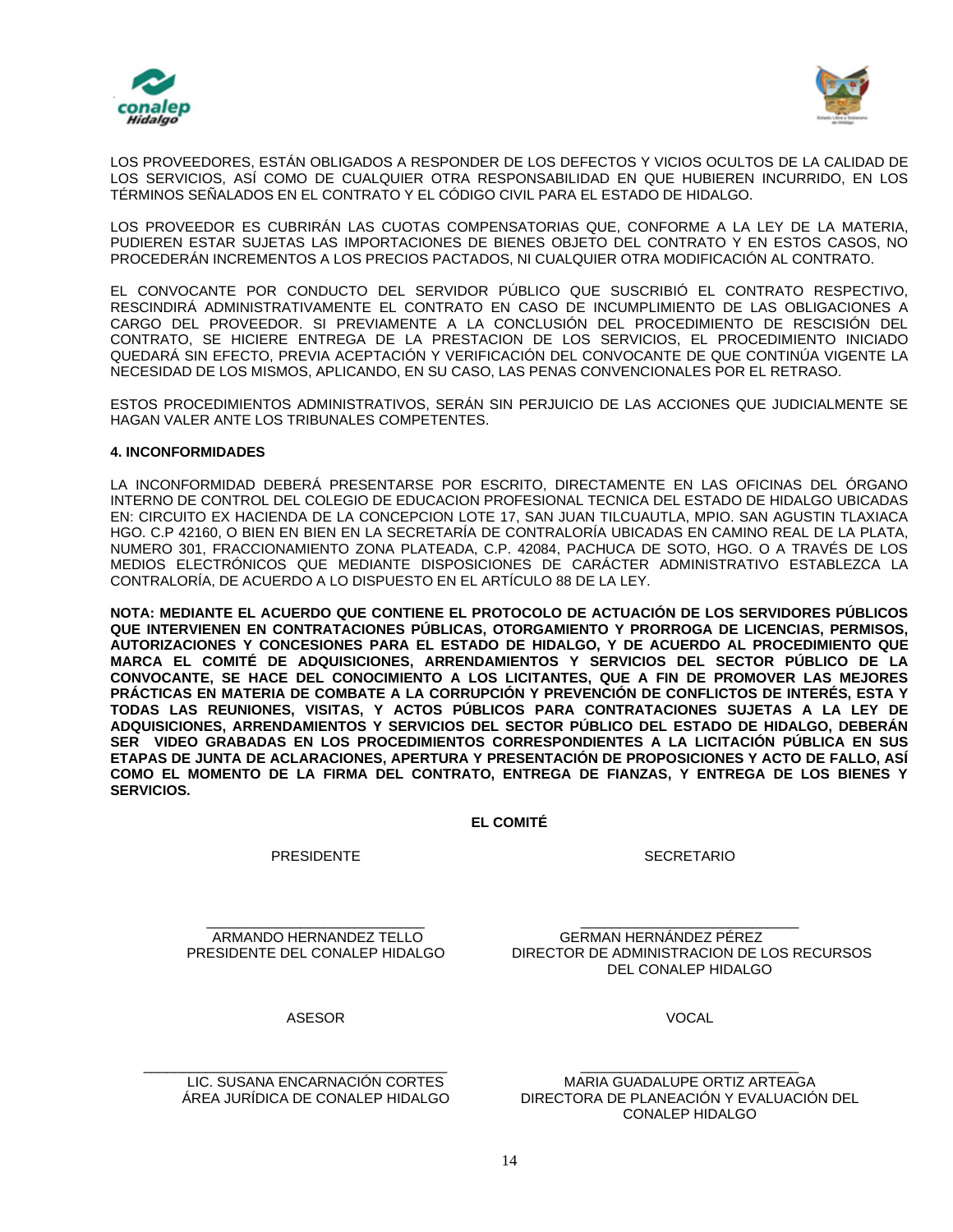



#### **ANEXO N° 1**

#### **COLEGIO DE EDUCACION PROFESIONAL TECNICA DEL ESTADO DE HIDALGO**

#### **LICITACIÓN PÚBLICA NACIONAL Nº CONALEPH541 05/2022**

#### SAN AGUSTIN TLAXIACA A 14 DE MARZO DE 2022.

**Total**

#### **ARRENDAMIENTO DE EQUIPO DE FOTOCOPIADO**

| <b>CONCEPTO</b> | <b>DESCRIPCIÓN</b>                                                                                                                                                                                                                                                                                                                                                                                                                                                                                                                                                                                                                                                                                                                                                                                                                                                                                                                                                                                                                                                                                                                                                                                                                                                                                                                                                                                                                                                                                                                                                                                                                                                                                                                                                                                                                                                                              | <b>UNIDAD</b><br><b>DE</b><br><b>MEDIDA</b> | <b>COSTO</b><br><b>SIN IVA</b> | <b>COSTO</b><br><b>CON IVA</b> | <b>TOTAL</b> |
|-----------------|-------------------------------------------------------------------------------------------------------------------------------------------------------------------------------------------------------------------------------------------------------------------------------------------------------------------------------------------------------------------------------------------------------------------------------------------------------------------------------------------------------------------------------------------------------------------------------------------------------------------------------------------------------------------------------------------------------------------------------------------------------------------------------------------------------------------------------------------------------------------------------------------------------------------------------------------------------------------------------------------------------------------------------------------------------------------------------------------------------------------------------------------------------------------------------------------------------------------------------------------------------------------------------------------------------------------------------------------------------------------------------------------------------------------------------------------------------------------------------------------------------------------------------------------------------------------------------------------------------------------------------------------------------------------------------------------------------------------------------------------------------------------------------------------------------------------------------------------------------------------------------------------------|---------------------------------------------|--------------------------------|--------------------------------|--------------|
| <b>UNICO</b>    | ARRENDAMIENTO DE FOTOCOPIADO PARA DIRECCIÓN GENERAL Y LOS SEIS<br>PLANTELES DE ACUERDO CON EL PUNTO 1.4 SIENDO 14 MULTIFUNCIONALES DE<br>MODELO RECIENTE DE MARCA KYOCERA MODELO ECOCYS M 3655 IDN DIGITALES<br>QUE COPIAN E IMPRIMEN EN BLANCO Y NEGRO Y ESCANEAN A COLOR CUENTAN<br>CON RESOLUCION CONFIGURABLE. FORMATO DE ARCHIVO GENERAD: PDF. JPEG EN<br>TAMAÑO CARTA Y OFICIO CON LAS SIGUIENTES CARACTERISTICAS:<br>• EQUIPO MULTIFUNCIONAL: IMPRESIÓN/ COPIADO/ESCANEO COLOR<br>• TECNOLOGIA ECOCYS<br><b>• ESTANDAR CON PEOCESADOR DE DOCUMENTOS DE DOBLE ESCANEO</b><br>• PANTALLA TACTIL COLOR DE 7"<br>• COMPATIBILIDAD CON HYPAS PARA USO DE APLICACIONES<br>• ALIMENTADOR AUTOMATICO DE DOCUMENTOS ESTANDAR<br>• VELOCIDAD DE ALMENOS 55 PAGINAS POR MINUTO<br>• RESOLUCION DE 600 X 600 DPI<br>. BANDEJA DE PAPEL SIMPLE PARA 500 HOJAS<br>• BANDEJA MULTIPROPOSITO DE 100 HOJAS<br>• TIEMPO DE PRIMERA COPIA 6 SEGUNDOS<br>• TIEMPO DE CALENTAMIENTO 25 SEGUNDOS.<br>• CICLO DE TRABAJO MAXIMO DE TRABAJO DE 250,000 POR MES.<br>. ZOOM DE 25% A 400% PUNTO POR PUNTO Y PREDETERMINADOS.<br>• CONTROLADOR ESTANDAR 1200 MHZ<br>• MEMORIA ESTANDAR/ MSX. 1GB/3GB<br>• RESOLUCION DE ESCANEO DE 600, 400, 300, 200 X 400, 200 X 100, DPI.<br>• SERVICIO ADICIONALES: MANO DE OBRA POR SERVICIO, REFACCIONES, CILINDRO.<br>REVELADOR, TONER Y PAPEL.<br>• MANTENIMIENTO PROGRAMADO MENSUALMENTE Y SOPORTE TÉCNICO.<br>. INTERFASE ESTANDAR DE ALTA VELOCIDAD SOFTWARE O DRIVER DE INSTALACION<br>COMPATIBLE CON SISTEMAS OPERATIVOS WINDOWS.<br>• INTERFACES: ETHERNET 10/100 BASE TX, 1 USB 2.0 DE ALTA VELOCIDAD<br>• EL COSTO UNITARIO ES POR COPIA PROCESADA Y NO TENDRA COSTO EL<br>ESCANEO.<br>•LAS COPIAS EN MAL ESTADO NO SE TOMARÁN EN CUENTA PARA EL PAGO.<br>.EL SUMINISTRO DE CONSUMIBLES CONTEMPLA EL PAPEL 96% BLANCURA. TONER<br>CON RENDIMIENTO DE 21.000 PAGINAS | <b>COPIA</b>                                |                                |                                |              |
|                 |                                                                                                                                                                                                                                                                                                                                                                                                                                                                                                                                                                                                                                                                                                                                                                                                                                                                                                                                                                                                                                                                                                                                                                                                                                                                                                                                                                                                                                                                                                                                                                                                                                                                                                                                                                                                                                                                                                 |                                             |                                | Subtotal                       |              |
|                 |                                                                                                                                                                                                                                                                                                                                                                                                                                                                                                                                                                                                                                                                                                                                                                                                                                                                                                                                                                                                                                                                                                                                                                                                                                                                                                                                                                                                                                                                                                                                                                                                                                                                                                                                                                                                                                                                                                 |                                             |                                | I.V.A.                         |              |

**NOTA: LOS LICITANTES PARTICIPANTES DEBERÁN RESPETAR LO SOLICITADO Y AJUSTARSE A LAS CARACTERÍSTICAS TÉCNICAS EN ESTE ANEXO.** 

**INDICARÁN EN SU OFERTA LOS SIGUIENTES DATOS:**

**CONDICIONES DE PAGO: \_\_\_\_\_\_\_\_\_\_\_\_\_\_\_\_\_\_ VIGENCIA DE LA COTIZACIÓN: \_\_\_\_\_\_\_\_\_\_\_\_\_\_\_** PLAZO Y CONDICIONES DE ENTREGA: **GARANTÍA DEL SERVICIO:\_\_\_\_\_\_\_\_\_\_\_\_\_\_\_\_\_\_** LUGAR DE ENTREGA: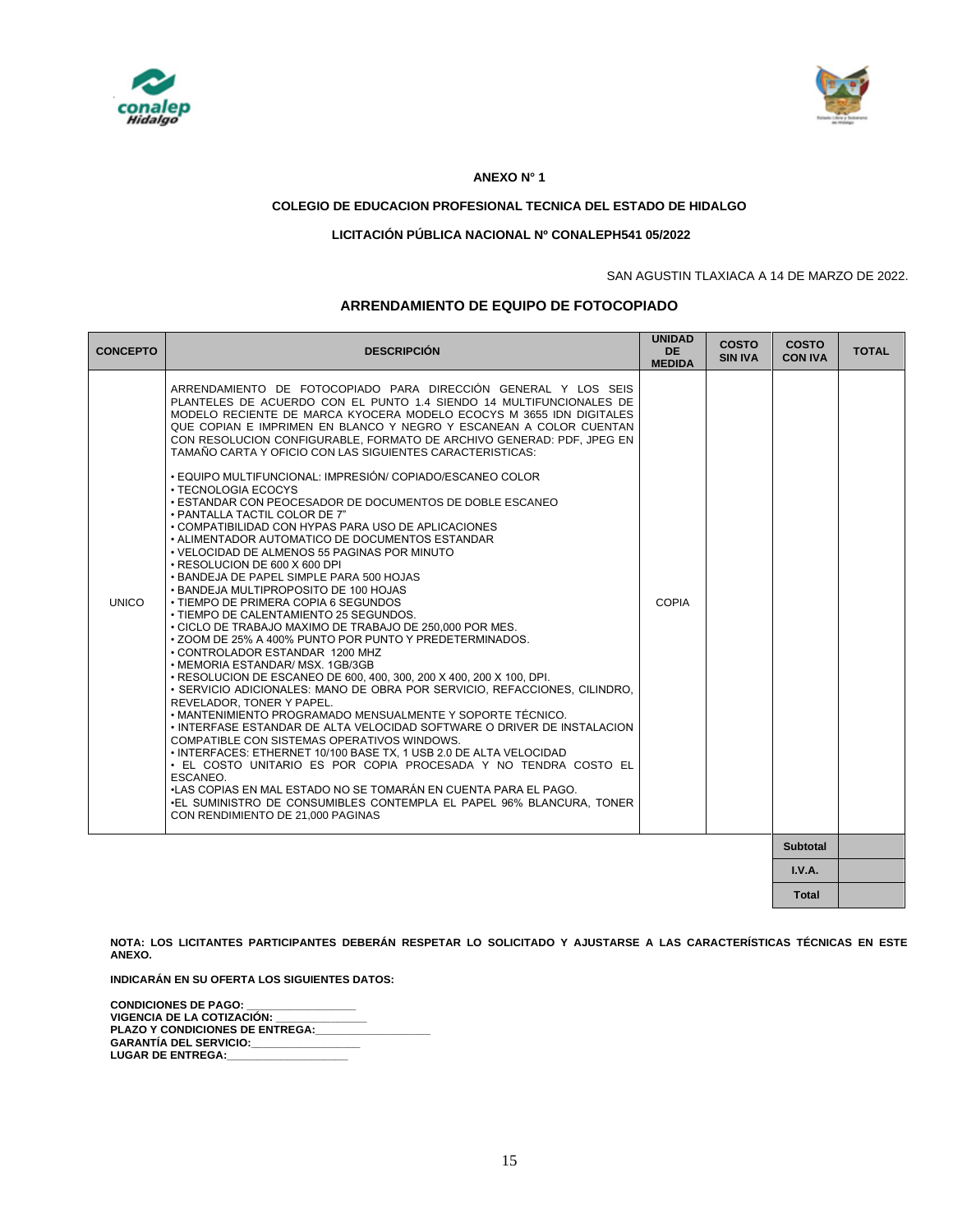



# **ANEXO Nº 2**

### **REPRESENTACIÓN LEGAL**

### **COLEGIO DE EDUCACION PROFESIONAL TECNICA DEL ESTADO DE HIDALGO**

# LICITACIÓN PÚBLICA NACIONAL **Nº CONALEPH541 05/2022**

(Nombre) , manifiesto bajo protesta de decir verdad, que los datos aquí asentados, son ciertos y han sido debidamente verificados, así como que cuento con facultades suficientes para suscribir la proposición en la presente Licitación Pública, a nombre y representación de: \_\_\_\_\_\_\_\_\_\_\_\_.

| Registro Federal de Contribuyentes:                                                                                       |                                  |  |  |  |  |  |  |  |  |
|---------------------------------------------------------------------------------------------------------------------------|----------------------------------|--|--|--|--|--|--|--|--|
| CURP:                                                                                                                     |                                  |  |  |  |  |  |  |  |  |
| Domicilio.-                                                                                                               |                                  |  |  |  |  |  |  |  |  |
| Calle y Número:                                                                                                           |                                  |  |  |  |  |  |  |  |  |
| Colonia:                                                                                                                  | Delegación o Municipio:          |  |  |  |  |  |  |  |  |
| Código Postal:                                                                                                            | Entidad Federativa:              |  |  |  |  |  |  |  |  |
| Teléfonos:                                                                                                                | Fax:                             |  |  |  |  |  |  |  |  |
| Correo Electrónico:                                                                                                       |                                  |  |  |  |  |  |  |  |  |
| Fecha:<br>No. de la Escritura Pública en la que consta su acta constitutiva:                                              |                                  |  |  |  |  |  |  |  |  |
| Nombre, Número y Lugar del Notario Público ante el cual se dio fe de la misma:                                            |                                  |  |  |  |  |  |  |  |  |
| Inscrita en el Instituto de la Función Registral, bajo el n°. __ tomo -_ libro -_, sección ---, fecha -----------------en |                                  |  |  |  |  |  |  |  |  |
| Relación de Accionistas.-<br>Apellido Paterno:                                                                            | Nombre(s):<br>Apellido Materno:  |  |  |  |  |  |  |  |  |
| Descripción del Objeto Social:                                                                                            |                                  |  |  |  |  |  |  |  |  |
| Reformas al Acta Constitutiva:                                                                                            |                                  |  |  |  |  |  |  |  |  |
|                                                                                                                           |                                  |  |  |  |  |  |  |  |  |
| Nombre del Apoderado o Representante:                                                                                     |                                  |  |  |  |  |  |  |  |  |
| Datos del documento mediante el cual acredita su personalidad y facultades.-                                              |                                  |  |  |  |  |  |  |  |  |
| Escritura Pública Número:                                                                                                 | Fecha:                           |  |  |  |  |  |  |  |  |
| Nombre, Número y Lugar del Notario Público ante el cual se otorgó:                                                        |                                  |  |  |  |  |  |  |  |  |
|                                                                                                                           | _ a ____ de ___________ del 202_ |  |  |  |  |  |  |  |  |
| Protesto lo necesario.                                                                                                    |                                  |  |  |  |  |  |  |  |  |

**Nombre y Firma del Representante Legal**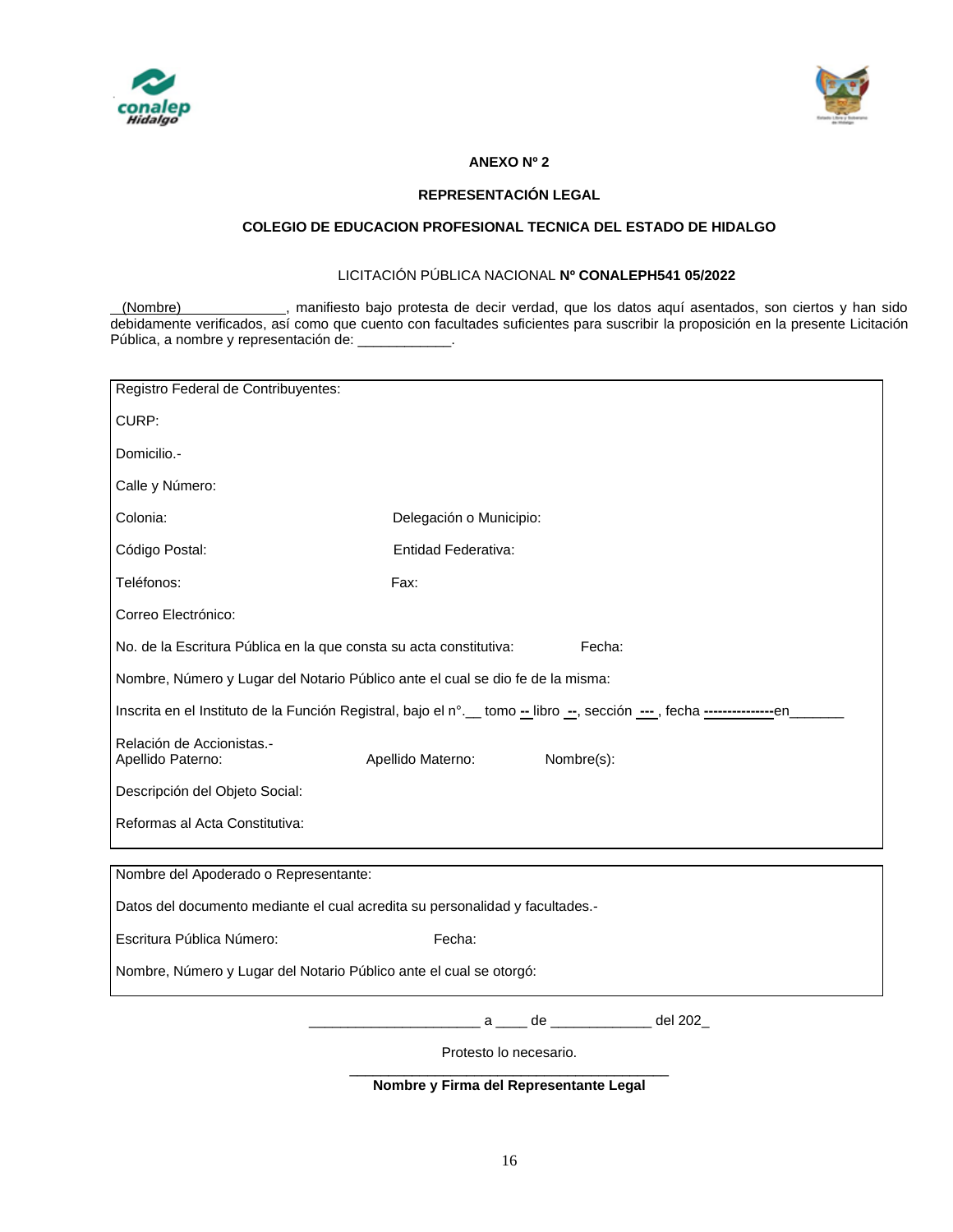



# **ANEXO Nº 3**

## **DECLARACIÓN DE INTEGRIDAD**

# **COLEGIO DE EDUCACION PROFESIONAL TECNICA DEL ESTADO DE HIDALGO**

# LICITACIÓN PÚBLICA NACIONAL **Nº CONALEPH541 05/2022**

LUGAR Y FECHA

NOMBRE DE LA CONVOCANTE

EN MI CARÁCTER DE REPRESENTANTE LEGAL DE  $\qquad \qquad$ . POR MEDIO DEL PRESENTE Y BAJO PROTESTA DE DECIR VERDAD, MANIFIESTO QUE LA EMPRESA A LA CUAL REPRESENTO, POR SÍ MISMA O A TRAVÉS DE INTERPÓSITA PERSONA, SE ABSTENDRÁ DE ADOPTAR CONDUCTAS PARA QUE LOS SERVIDORES PÚBLICOS DEL CONVOCANTE, INDUZCAN O ALTEREN LAS EVALUACIONES DE LAS PROPOSICIONES, EL RESULTADO DEL PROCEDIMIENTO, U OTROS ASPECTOS QUE OTORGUEN CONDICIONES MÁS VENTAJOSAS CON RELACIÓN A LOS DEMÁS PARTICIPANTES.

SIN OTRO PARTICULAR, LE REITERO LA SEGURIDAD DE MI MÁS ALTA Y DISTINGUIDA CONSIDERACIÓN.

# A T E N T A M E N T E

NOMBRE DEL LICITANTE.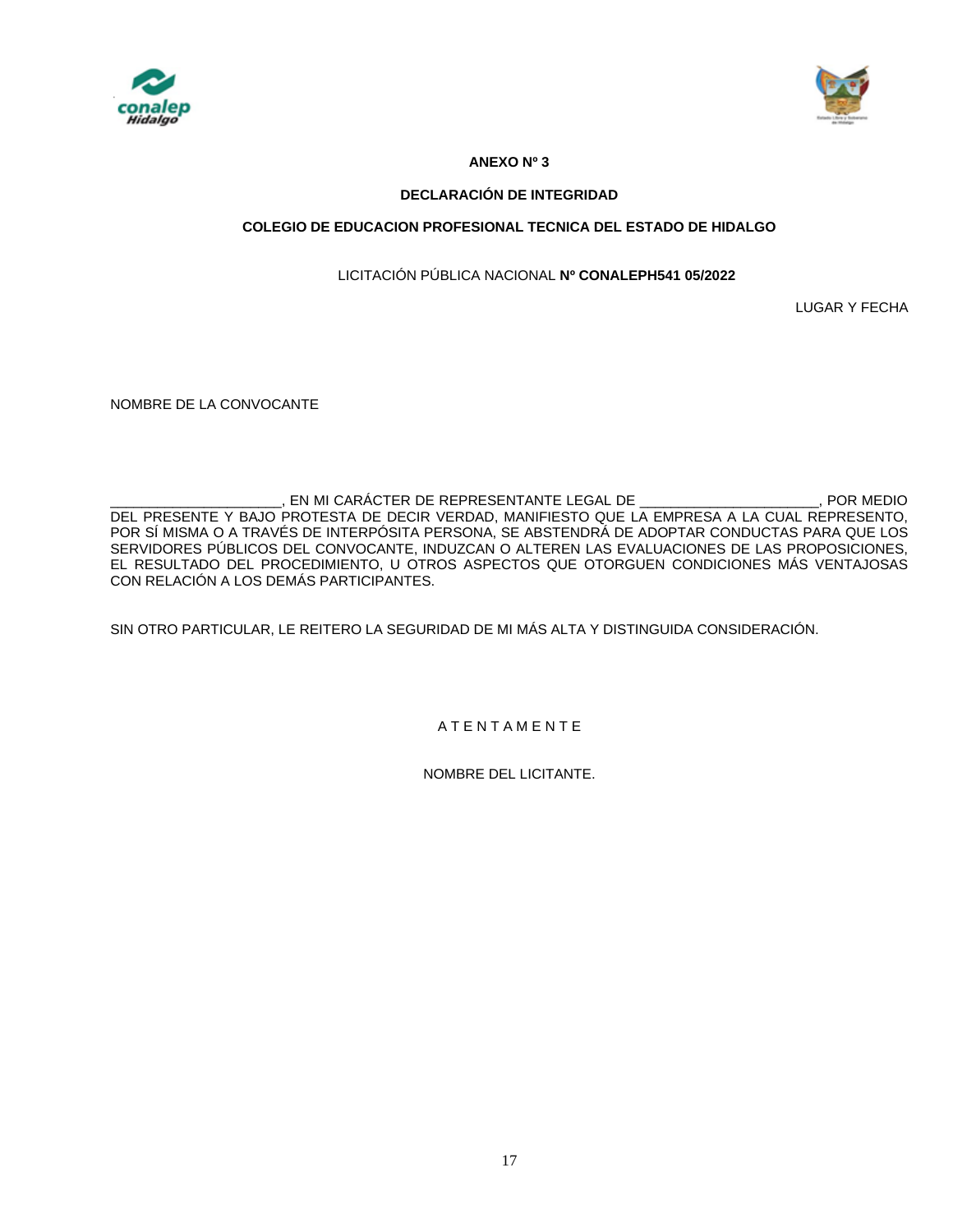



#### **ANEXO N° 4**

#### **COLEGIO DE EDUCACION PROFESIONAL TECNICA DEL ESTADO DE HIDALGO**

#### LICITACIÓN PÚBLICA NACIONAL **Nº CONALEPH541 05/2022**

**FORMATO QUE DEBERÁN PRESENTAR LOS LICITANTES QUE PARTICIPEN EN EL PROCEDIMIENTO DE CONTRATACION, EN CASO DE EXISTIR IGUALDAD DE CONDICIONES, SE DARÁ PREFERENCIA A LAS PERSONAS QUE INTEGREN EL SECTOR DE MICRO, PEQUEÑAS Y MEDIANAS EMPRESAS EN EL ESTADO.**

\_\_\_\_\_\_\_\_\_\_\_\_\_\_de\_\_\_\_\_\_\_\_\_\_de\_\_\_\_\_\_\_\_\_\_

#### P r e s e n t e

\_\_\_\_\_\_\_\_\_\_\_\_\_\_\_\_\_\_\_\_\_\_\_\_\_\_\_

Me refiero al procedimiento de Licitación Pública Nacional **Nº CONALEPH541 05/2022** \_\_\_\_\_\_\_\_\_\_\_\_\_\_\_\_\_\_\_\_\_\_\_\_ en el que mi representada, la empresa\_\_\_\_\_\_\_\_\_\_\_\_\_\_\_\_\_\_\_\_\_\_\_\_\_\_\_\_\_\_\_\_\_\_\_ participa a través de la proposición que se contiene en el presente sobre.

Sobre el particular, y en términos de lo previsto por la Ley de Adquisiciones, Arrendamientos y Servicios del Sector Público del Estado de Hidalgo, declaro bajo protesta de decir verdad, que mi representada pertenece al sector \_\_\_\_\_(6)\_\_\_\_\_, cuenta con \_\_\_\_(7)\_\_\_\_ empleados de planta registrados ante el IMSS y con \_\_\_\_\_\_\_(8)\_\_\_\_\_\_\_\_ personas subcontratadas y que el monto de las ventas anuales de mi representada es de \_\_\_\_\_\_\_\_(9)\_\_\_\_\_\_\_\_ obtenido en el ejercicio fiscal correspondiente a la última declaración anual de impuestos federales. Considerando lo anterior, mi representada se encuentra en el rango de una empresa \_\_\_\_\_\_\_(10)\_\_\_\_\_\_\_, atendiendo a lo siguiente:

| Estratificación |                       |                                                         |                                               |                              |  |  |  |
|-----------------|-----------------------|---------------------------------------------------------|-----------------------------------------------|------------------------------|--|--|--|
| Tamaño<br>(10)  | <b>Sector</b><br>(6)  | número<br>de<br>Rango<br>de<br>trabajadores $(7) + (8)$ | Rango de monto de ventas<br>anuales (mdp) (9) | máximo<br>Tope<br>combinado* |  |  |  |
| Micro           | Todas                 | Hasta 10                                                | Hasta \$4                                     | 4.6                          |  |  |  |
| Pequeña         | Comercio              | Desde 11 hasta 30                                       | Desde \$4.01 hasta \$100                      | 93                           |  |  |  |
|                 | Industria y Servicios | Desde 11 hasta 50                                       | Desde \$4.01 hasta \$100                      | 95                           |  |  |  |
| Mediana         | Comercio              | Desde 31 hasta 100                                      | Desde \$100.01 hasta \$250                    | 235                          |  |  |  |
|                 | Servicios             | Desde 51 hasta 100                                      |                                               |                              |  |  |  |
|                 | Industria             | Desde 51 hasta 250                                      | Desde \$100.01 hasta \$250                    | 250                          |  |  |  |

\*Tope Máximo Combinado= (Trabajadores) x 10% + (Ventas Anuales) x 90%)

(7) (8) El número de trabajadores será el que resulte de la sumatoria de los puntos (7) y (8)

(10) El tamaño de la empresa se determina a partir del puntaje obtenido conforme a la siguiente fórmula: Puntaje de la empresa= (Número de trabajadores) x 10% + (Monto de Ventas Anuales) x 90% el cual debe ser igual o menor al Tope Máximo Combinado

Asimismo, manifiesto, bajo protesta de decir verdad, que el Registro Federal de Contribuyentes de mi representada es\_\_\_\_\_\_\_\_\_\_\_\_\_\_\_\_\_\_\_\_\_\_ y que el Registro Federal de Contribuyentes del (los) fabricante(s) de los bienes que integran mi oferta, es (son) \_\_\_\_\_\_\_\_\_\_\_\_\_\_\_\_\_\_\_\_\_\_\_\_.

A T E N T A M E N T E

\_\_\_\_\_\_\_\_\_\_\_\_\_\_\_\_\_\_\_\_\_\_\_\_\_\_\_\_\_\_\_\_\_\_\_\_\_\_\_\_\_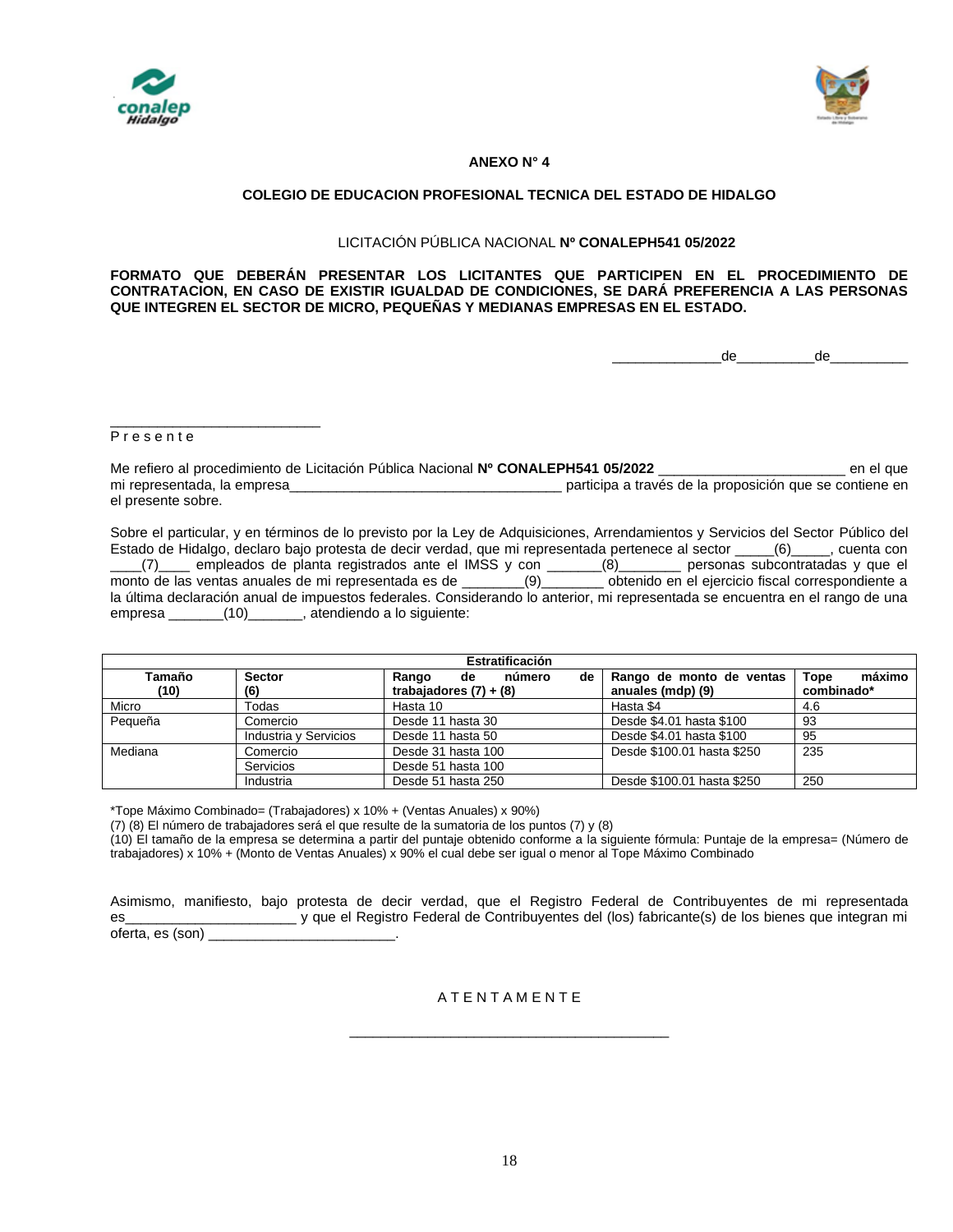



#### **ANEXO N° 5 MODELO DE CONTRATO**

# LICITACIÓN PÚBLICA NACIONAL **Nº CONALEPH541 05/2022**

CONTRATO DE **PRESTACION DE SERVICIOS** QUE CELEBRAN POR UNA PARTE EL **COLEGIO DE EDUCACIÓN PROFESIONAL TÉCNICA DEL ESTADO DE HIDALGO**, A QUIEN EN LO SUCESIVO SE LE DENOMINARÁ **"EL CONALEP HIDALGO"**, REPRESENTADO EN ÉSTE ACTO POR \_\_\_\_\_\_\_\_\_\_\_\_\_\_\_\_\_\_\_\_\_\_\_\_\_\_\_\_\_\_\_\_\_\_\_\_\_\_\_\_\_\_**,** EN SU CARÀCTER DE \_\_\_\_\_\_\_\_\_\_\_\_\_\_\_\_\_\_\_\_\_\_\_\_\_\_\_\_\_; Y POR OTRA PARTE \_ REPRESENTADO EN ESTE ACTO POR \_\_\_\_\_\_\_\_\_\_\_\_\_\_\_\_\_\_\_\_\_\_\_\_\_\_\_\_\_\_\_\_\_\_\_\_\_\_\_\_\_\_**,** EN SU CARÀCTER DE \_\_\_\_\_\_\_\_\_\_\_\_\_\_\_\_\_\_\_\_\_\_\_\_\_\_\_\_\_\_\_\_\_\_\_\_**,** A QUIEN EN LO SUCESIVO SE LE DENOMINARÁ "**EL PROVEEDOR";** Y EN SU CONJUNTO **"LAS PARTES",** AL TENOR DE LAS SIGUIENTES:

#### **DECLARACIONES**

### **I. "EL CONALEP HIDALGO"**

- I.1 EL COLEGIO DE EDUCACIÓN PROFESIONAL TÉCNICA DEL ESTADO DE HIDALGO ES UN ORGANISMO DESCENTRALIZADO DE LA ADMINISTRACIÓN PÚBLICA DEL ESTADO DE HIDALGO, CON PERSONALIDAD JURÍDICA Y PATRIMONIO PROPIOS; QUE FORMA PARTE DEL SISTEMA NACIONAL DE COLEGIOS DE EDUCACIÓN PROFESIONAL TÉCNICA, CREADO POR DECRETO DEL GOBIERNO ESTATAL DE FECHA 24 DE JUNIO DE 1999, PUBLICADO EN EL PERIÓDICO OFICIAL DEL GOBIERNO DEL ESTADO EL 28 DE JUNIO DE 1999, REFORMADO POR DECRETO DE FECHA 20 DE ENERO DE 2015 Y PUBLICADO EN EL PERIÓDICO OFICIAL DEL GOBIERNO DEL ESTADO DE HIDALGO EL 02 DE FEBRERO DE 2015.
- I.2 QUE TIENE POR OBJETO IMPARTIR EDUCACIÓN PROFESIONAL TÉCNICA BACHILLER, CURSOS DE CAPACITACIÓN, SERVICIOS DE EVALUACIÓN CON FINES DE CERTIFICACIÓN Y ACTUALIZACIÓN TÉCNICA PARA FORMAR PERSONAS QUE CONTRIBUYAN AL DESARROLLO SOCIAL, ECONÓMICO, CIENTÍFICO, CULTURAL Y HUMANÍSTICO DEL ESTADO, DE ACUERDO CON LOS REQUERIMIENTOS Y NECESIDADES DEL SECTOR PRODUCTIVO.
- I.3 QUE PARA GARANTIZAR EL LOGRO DE LOS OBJETIVOS TENDRÁ ENTRE SUS ATRIBUCIONES, SEGÚN LO ESTABLECIDO EN EL ARTÍCULO 6° FRACCIONES XXII Y XXXII DEL DECRETO DE FECHA 20 DE ENERO DE 2015 Y PUBLICADO EN EL PERIÓDICO OFICIAL DEL GOBIERNO DEL ESTADO DE HIDALGO EL 02 DE FEBRERO DE 2015, QUE REFORMA SU DECRETO DE CREACIÓN, LAS SIGUIENTES:

**A.** CELEBRAR TODO TIPO DE INSTRUMENTOS LEGALES PÚBLICOS Y PRIVADOS QUE SE REQUIERAN PARA EL CUMPLIMIENTO DE SU OBJETO;

**B.** LAS DEMÁS QUE SEAN AFINES A SU NATURALEZA O QUE SE DERIVEN DEL PRESENTE DECRETO Y DEMÁS NORMATIVIDAD APLICABLE.

- I.4 DERIVADO DEL PROCESO DE FEDERALIZACIÓN DE LOS SERVICIOS DE EDUCACIÓN PROFESIONAL TÉCNICA, FUE CREADO EN HIDALGO, EL SISTEMA "CONALEP HIDALGO".
- I.5 EL **\_\_\_\_\_\_\_\_\_\_\_\_\_\_\_\_\_\_\_\_\_\_\_\_\_\_\_\_\_\_\_\_\_\_\_\_\_\_\_**, EN SU CARÁCTER DE DIRECTOR GENERAL DEL COLEGIO DE EDUCACIÓN PROFESIONAL TÉCNICA DEL ESTADO DE HIDALGO; ACREDITA SU PERSONALIDAD JURÍDICA CON \_\_\_\_\_\_\_\_\_\_\_\_\_\_\_\_\_\_\_\_\_\_\_\_\_\_\_\_\_\_\_\_\_\_\_DE FECHA \_\_\_\_\_\_\_\_\_\_\_\_\_\_\_\_\_\_\_\_\_\_\_\_\_\_\_\_\_\_, POR LO QUE CUENTA CON FACULTADES SUFICIENTES PARA SUSCRIBIR EL PRESENTE INSTRUMENTO DE CONFORMIDAD CON LO ESTABLECIDO EN EL ARTÍCULO 14 DEL DECRETO QUE REFORMA DIVERSAS DISPOSICIONES AL DECRETO POR EL QUE SE CREA EL COLEGIO DE EDUCACIÓN PROFESIONAL TÉCNICA DEL ESTADO DE HIDALGO, PUBLICADO EL 02 DE FEBRERO DEL AÑO 2015.
- I.6 PARA LOS EFECTOS LEGALES A QUE HAYA LUGAR, SEÑALA COMO DOMICILIO EL UBICADO EN **CIRCUITO EX HACIENDA DE LA CONCEPCIÓN, LOTE 17, SAN JUAN TILCUAUTLA, MUNICIPIO DE SAN AGUSTÍN TLAXIACA, HIDALGO, CÓDIGO POSTAL 42160**, CON REGISTRO FEDERAL DE CONTRIBUYENTES **CEP990629K16.**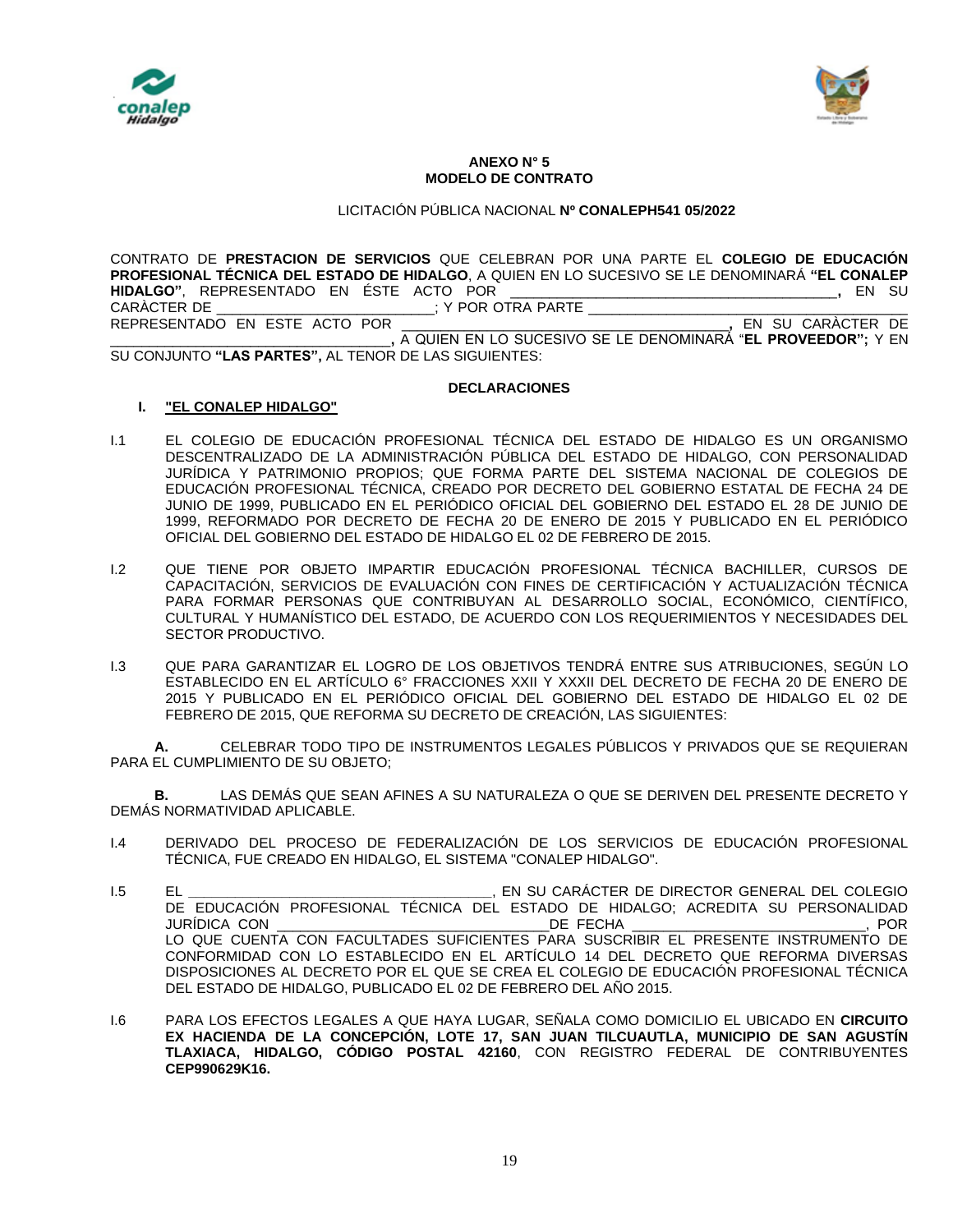



- I.7 QUE CUENTA CON LOS RECURSOS ECONÓMICOS NECESARIOS, CONSIDERANDO LA DISPONIBILIDAD PRESUPUESTARIA AUTORIZADA PARA EL EJERCICIO 2019, MEDIANTE **\_\_\_\_\_\_\_\_\_\_\_\_\_\_\_\_\_\_\_\_\_\_\_\_\_\_\_\_\_\_\_\_\_\_\_\_\_,** EMITIDO POR LA H. JUNTA DIRECTIVA DEL CONALEP HIDALGO.
- I.8 CON FUNDAMENTO EN LOS ARTÍCULOS **33 FRACCIÓN I Y 60** DE LA LEY DE ADQUISICIONES, ARRENDAMIENTOS Y SERVICIOS DEL SECTOR PÚBLICO DEL ESTADO DE HIDALGO SE CELEBRA EL PRESENTE CONTRATO DE COMPRA-VENTA.
- I.9 QUE PARA EL CUMPLIMIENTO DE LAS FUNCIONES QUE SE LE CONFIEREN, REQUIERE DE LA COMPRA DE **\_\_\_\_\_\_\_\_\_\_\_\_\_\_\_\_\_\_\_\_,** DE LA PERSONA MORAL/FÍSICA DENOMINADA: **\_\_\_\_\_\_\_\_\_\_\_\_\_\_\_\_\_\_\_\_\_\_\_\_\_\_\_\_\_.**

# **II. DEL "PROVEEDOR"**

- **A)** QUE ES UNA SOCIEDAD ANÓNIMA, (SI ES LA SOCIEDAD EN COMANDITA POR ACCIONES O SIMPLE, EN NOMBRE COLECTIVO ETC.)....... LEGALMENTE CONSTITUIDA DE CONFORMIDAD CON LAS LEYES MEXICANAS COMO LO DEMUESTRA CON EL ACTA CONSTITUTIVA N° **--------------**VOLUMEN **--------** LIBRO **-----** OTORGADA ANTE LA FE DEL **---- ------------------------------------------------------------** NOTARIO PÚBLICO N° **---------**EN EJERCICIO EN LA CIUDAD DE **\_\_\_\_\_\_\_\_\_\_, HGO.,** LA CUAL SE ENCUENTRA INSCRITA EN EL INSTITUTO DE LA FUNCIÓN REGISTRAL, BAJO EL N°.\_\_ TOMO **--** LIBRO **--**, SECCION **---** , FECHA **------------------------**
- **B)** QUE EL **----------------------------------------** EN SU CARÁCTER DE **REPRESENTANTE LEGAL** TIENE FACULTADES PARA SUSCRIBIR EL PRESENTE INSTRUMENTO DE CONFORMIDAD CON EL PODER NOTARIAL N° **----------,** OTORGADO ANTE LA FE DEL **--------------------------------------------------** NOTARIO PÚBLICO N° **--------** DE LA CIUDAD DE **\_\_\_\_\_\_\_\_\_\_\_\_\_ HGO.**
- **C)** QUE TIENE CAPACIDAD PARA CONTRATAR Y OBLIGARSE PARA LA \_\_\_\_\_\_\_\_\_\_\_\_\_\_\_\_\_\_\_\_\_\_\_\_\_\_\_\_ QUE ESTE CONTRATO SE REFIERE Y DISPONE CON LOS ELEMENTOS Y ORGANIZACIÓN NECESARIA PARA EL SUMINISTRO DE LOS MISMOS.
- **D)** QUE CONOCE PLENAMENTE EL CONTENIDO DE LA LEY DE ADQUISICIONES, ARRENDAMIENTOS Y SERVICIOS DEL SECTOR PÚBLICO DEL ESTADO DE HIDALGO; LAS NORMAS Y DISPOSICIONES VIGENTES, RESPECTO DE LA COMPRA VENTA DE LOS BIENES REFERIDOS EN ESTE CONTRATO, COMO TAMBIÉN LAS DISPOSICIONES LEGALES TANTO DE CARÁCTER FEDERAL COMO ESTATAL APLICABLES A ESTA OPERACION.
- **E)** QUE SEÑALA COMO DOMICILIO LEGAL EL UBICADO EN **----------------------------------------------------------------------------------------- ------------**
- **F)** QUE CUENTA CON EL REGISTRO EN EL PADRÓN DE PROVEEDORES Nº **-------------**

#### **III. DE LAS PARTES**

A) QUE EN ATENCIÓN A LO EXPUESTO, ESTÁN CONFORMES CON SUJETAR SUS COMPROMISOS A LOS TÉRMINOS Y CONDICIONES SIGUIENTES:

#### **CLÁUSULAS**

**PRIMERA.-** QUE SE RECONOCEN LA PERSONALIDAD CON LA QUE SE OSTENTAN Y QUE NO LES HA SIDO REVOCADA NI EN FORMA ALGUNA MODIFICADA LO QUE DECLARAN BAJO PROTESTA DE DECIR VERDAD.

**SEGUNDA.- "EL CONALEP HIDALGO"** COMPRA EN EJERCICIO DEL RECURSO SEÑALADO EN LAS DECLARACIONES Y "EL PROVEEDOR" SE OBLIGA A ENTREGAR EN PERFECTAS CONDICIONES Y DE ACUERDO A LAS ESPECIFICACIONES CONVENIDAS EN LA CONVOCATORIA A LA LICITACIÓN PÚBLICA, ANEXOS Y OFERTAS DE LA **LICITACIÓN Nº CONALEPH541 05/2022** DE LOS BIENES CONSISTENTES EN:

--------------------------------------------------------------------------------------------------------------------------------------------------------------------------- ---------------------------------------------------------------------------------------------------------------------------------------------------------------------------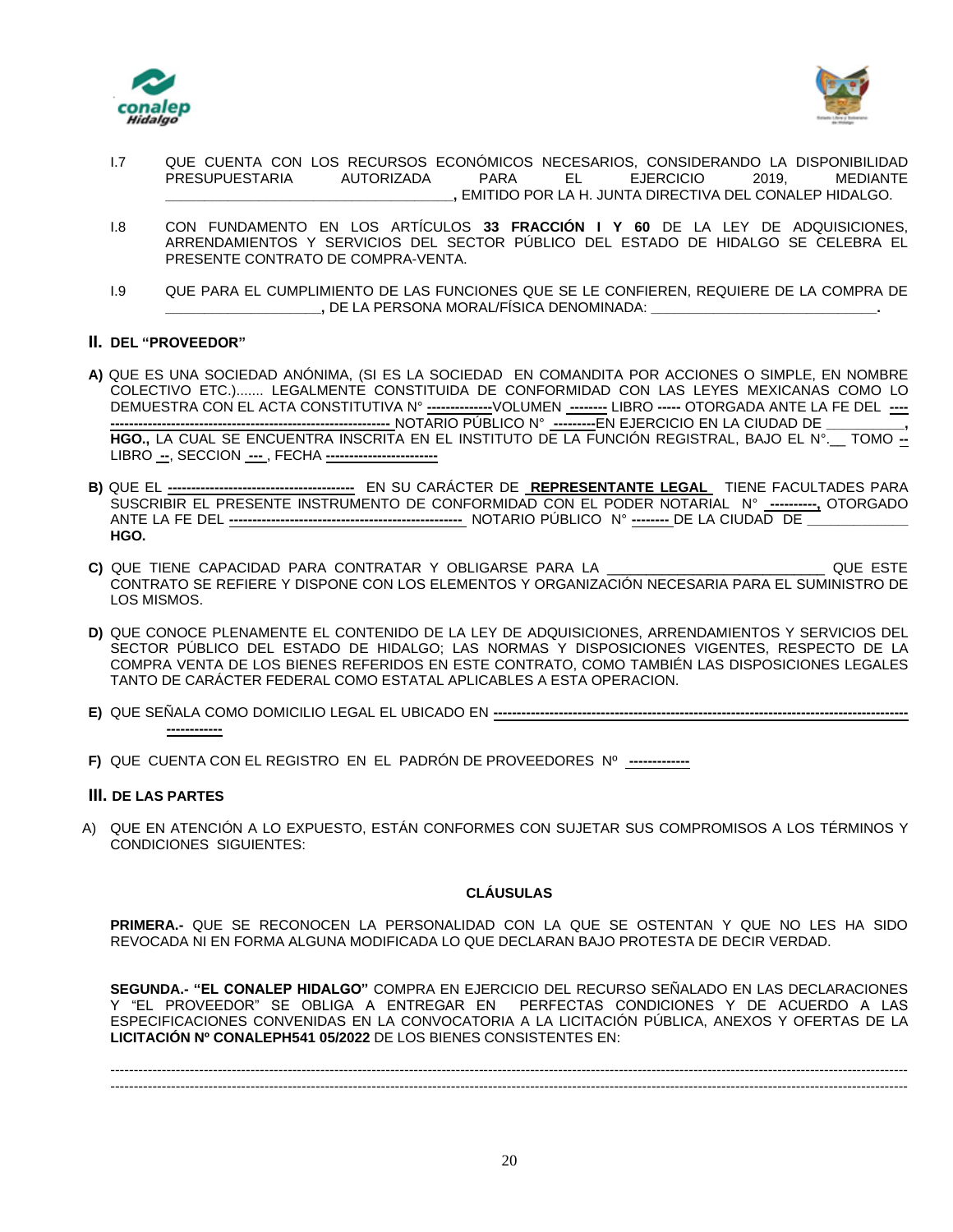



**TERCERA.- "EL CONALEP HIDALGO"** CUBRIRÁ A "EL PROVEEDOR" LA CANTIDAD DE **----------------------------------------------**

**---------------------------------------------------------------------------** INCLUYE EL I.V.A. POR CONCEPTO DE PAGO DE LOS\_\_\_\_\_\_\_\_ MATERIA DEL PRESENTE CONTRATO. LOS PRECIOS PERMANECERÁN FIJOS Y NO HABRÁ ESCALATORIA ALGUNA.

**CUARTA.-** LAS PARTES RECONOCEN EXPRESAMENTE QUE EN EL PRECIO APROBADO SE ENCUENTRA INCLUIDO EL COSTO DE LOS BIENES, FLETES DE TRASLADO HASTA EL LUGAR DE ENTREGA Y LAS MANIOBRAS DE CARGA Y DESCARGA.

**QUINTA.-** LOS BIENES QUE SON OBJETO DE ESTA CONTRATACIÓN, SE AJUSTAN ESTRICTAMENTE A LAS ESPECIFICACIONES GENERALES Y TÉCNICAS QUE HAN SIDO PRESENTADAS POR **"EL CONALEP HIDALGO"** Y ACEPTADAS POR **"EL PROVEEDOR",** PARA LA ADJUDICACIÓN DE ESTE CONTRATO, MISMAS QUE SE DETALLAN EN EL PEDIDO OFICIAL **No. -------** QUE SE AGREGAN AL PRESENTE COMO PARTE INTEGRAL DEL MISMO.

**SEXTA.- "EL CONALEP HIDALGO"** EFECTUARÁ EL PAGO DE LA COMPRA VENTA POR CONDUCTO DE LA TESORERÍA MUNICIPAL, DE LA SIGUIENTE FORMA:

EL PAGO SERÁ REALIZADO: **--------------------------------------------------------------------------------------**

**\_\_\_\_\_\_\_\_\_\_\_\_\_\_\_\_\_\_\_\_\_\_\_\_\_\_\_\_\_\_\_\_\_\_\_\_\_\_\_\_\_\_\_\_\_\_\_\_\_\_\_\_\_\_\_\_\_\_\_\_\_\_\_\_\_\_\_\_\_\_\_\_\_\_\_\_\_\_\_\_\_\_\_\_\_\_\_\_\_\_\_\_\_\_\_\_\_\_\_**

**SÉPTIMA.-** EL LUGAR DE ENTREGA DE LOS BIENES OBJETO DEL PRESENTE CONTRATO SERÁ EN: **------------------------- ------------------**

**OCTAVA.- "EL PROVEEDOR"** SE OBLIGA A REALIZAR LA ENTREGA DE \_\_\_\_\_\_\_\_\_\_\_\_\_\_\_CONFORME A LO CONVENIDO Y APROBADO POR LAS PARTES QUE FIRMAN ESTE INSTRUMENTO, ACORDANDO QUE EL PLAZO MÁXIMO PARA EFECTUAR LA ENTREGA DE LOS BIENES CONTRATADOS SERÁ **--------------------------------------------------**

**NOVENA.-** "**EL PROVEEDOR"** EFECTUARÁ EL TRASLADO DE LOS BIENES OBJETO DE ESTA OPERACIÓN POR SU EXCLUSIVA CUENTA, BAJO SU RESPONSABILIDAD DEL DAÑO QUE PUEDA SUFRIR EL MISMO DURANTE EL TRASLADO.

**DÉCIMA.- "EL PROVEEDOR"** RESPONDERÁ DE LOS DEFECTOS DE MATERIALES Y MANO DE OBRA, COMPROMETIÉNDOSE A SUSTITUIRLOS POR OTROS QUE CUMPLAN CON LAS ESPECIFICACIONES DE SU OFERTA,<br>GARANTIZANDO DICHA RESPONSABILIDAD MEDIANTE [1999], POR UN 10% DEL IMPORTE GARANTIZANDO DICHA RESPONSABILIDAD MEDIANTE TOTAL DEL CONTRATO, QUE TAMBIÉN RESPONDERA POR LA OPORTUNA ENTREGA DE LOS BIENES, CALIDAD Y ESPECIFICACIONES REQUERIDAS.

**DÉCIMA PRIMERA.-** PARA EL CASO DE QUE **"EL PROVEEDOR"** NO ENTREGUE LOS BIENES A ENTERA SATISFACCIÓN DE **"EL CONALEP HIDALGO"** EN EL PLAZO PREVISTO, RETENDRÁ Y APLICARÁ EN FAVOR DEL ERARIO ESTATAL COMO PENA CONVENCIONAL EL EQUIVALENTE AL \_\_\_\_\_\_\_\_\_\_\_\_\_\_\_\_\_\_\_\_\_ SOBRE EL PRECIO DE LOS BIENES PENDIENTES DE ENTREGAR POR CADA DÍA NATURAL DE ATRASO QUE TRANSCURRA DESDE LA FECHA FIJADA PARA SU ENTREGA O HASTA LA ENTERA SATISFACCIÓN DE **"EL CONALEP HIDALGO"**, INDEPENDIENTEMENTE QUE PODRÁ OPTAR POR EXIGIR EL CUMPLIMIENTO.

**DÉCIMA SEGUNDA.- "EL PROVEEDOR"** SÓLO PODRÁ SER RELEVADO DEL PAGO DE LA PENA CONVENCIONAL CUANDO DEMUESTRE SATISFACTORIAMENTE A **"EL CONALEP HIDALGO"** QUE NO LE FUE POSIBLE REALIZAR OPORTUNAMENTE EL SUMINISTRO POR CAUSAS DE FUERZA MAYOR A SU VOLUNTAD.

**DÉCIMA TERCERA.-** ESTE CONTRATO PODRÁ SER RESCINDIDO DE PLENO DERECHO POR **"EL CONALEP HIDALGO"** SIN NECESIDAD DE RESOLUCIÓN JUDICIAL EN TÉRMINOS DEL CÓDIGO CIVIL PARA EL ESTADO DE HIDALGO Y DE LA LEY DE ADQUISICIONES, ARRENDAMIENTOS Y SERVICIOS DEL SECTOR PÙBLICO DEL ESTADO DE HIDALGO, MEDIANTE SIMPLE AVISO DADO POR ESCRITO A **"EL PROVEEDOR"** CON DERECHO A LA RESTITUCIÓN DE LAS CANTIDADES ENTREGADAS POR CONCEPTO DE A

NTICIPO EN UN PLAZO NO MAYOR DE \_\_\_\_\_\_\_\_\_ DÍAS, A PARTIR DEL CUAL GENERARÁ INTERESES MORATORIOS A RAZÓN DE LOS CETES, SIN PERJUICIO DE HACER EFECTIVAS LAS PENAS PACTADAS PARA EL CASO DE INCUMPLIMIENTO, EN LOS SIGUIENTES CASOS:

- **A)** SI **"EL PROVEEDOR"** PRETENDE ENTREGAR LOS BIENES CONTRATADOS CON ESPECIFICACIONES DIFERENTES O ENTREGAR MATERIAL DAÑADO.
- **B)** POR FALTA DE CUMPLIMIENTO OPORTUNO EN LA ENTREGA DE LOS BIENES CONTRATADOS.